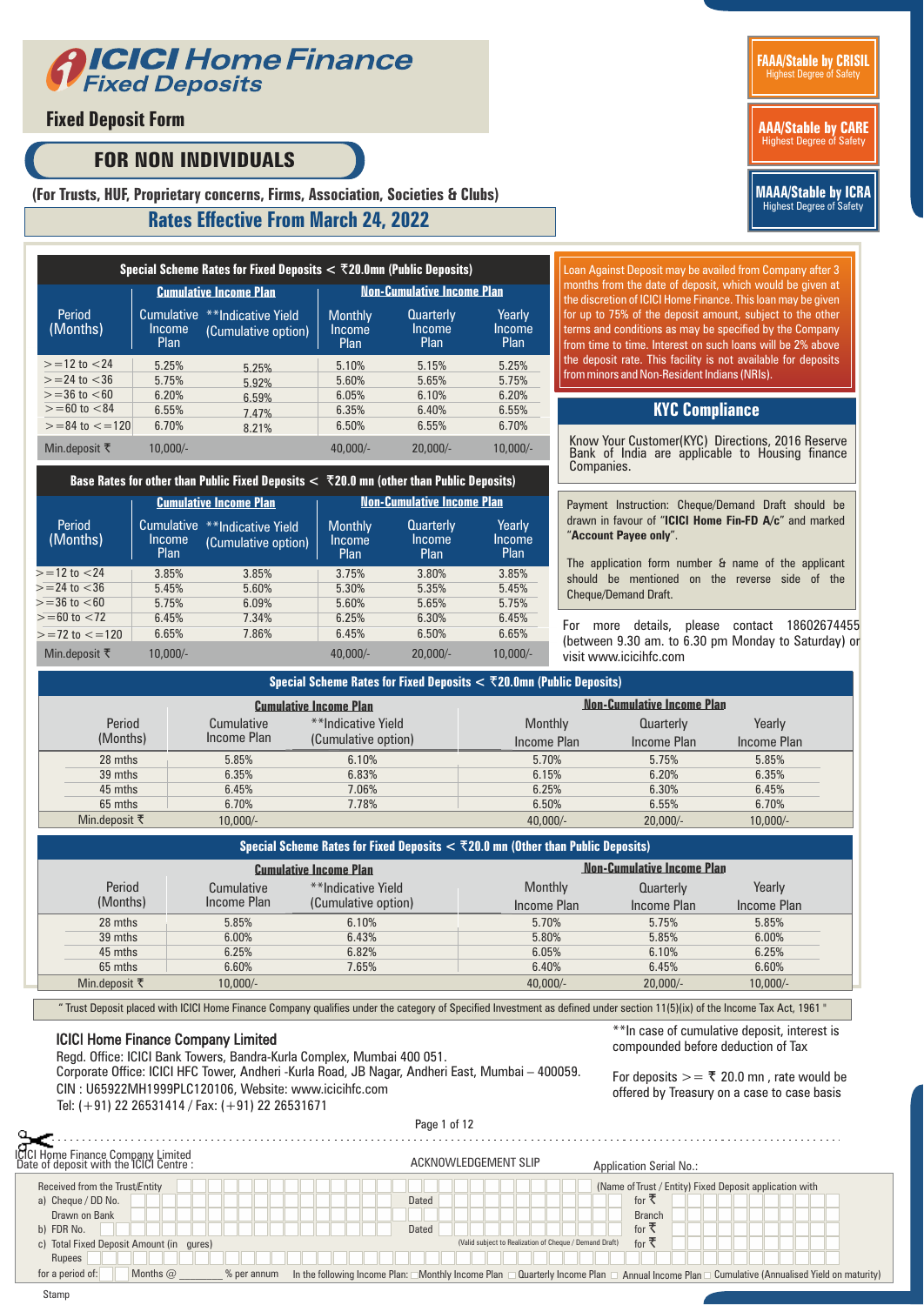| <b>Employee Name</b><br><b>Channel Name</b>                                                                                                                                                  | <u> 1999 - Johann Barbara, martin amerikan basa</u> |            |         |                      |                                      |              |                                                                                                                                                 | Code No                      | Sub Broker Code<br><b>Branch SOL ID</b> |              | ÷. |                |                       |           |              |           |  |
|----------------------------------------------------------------------------------------------------------------------------------------------------------------------------------------------|-----------------------------------------------------|------------|---------|----------------------|--------------------------------------|--------------|-------------------------------------------------------------------------------------------------------------------------------------------------|------------------------------|-----------------------------------------|--------------|----|----------------|-----------------------|-----------|--------------|-----------|--|
| Customer ID No.:                                                                                                                                                                             |                                                     |            |         |                      |                                      |              |                                                                                                                                                 | Appl. No.                    |                                         |              |    |                |                       | Br. Code. |              |           |  |
|                                                                                                                                                                                              |                                                     |            |         |                      |                                      |              | APPLICATION FORM FOR DEPOSIT (NON INDIVIDUALS)                                                                                                  |                              |                                         |              |    |                |                       |           |              |           |  |
| Brokers are not permitted to accept cash with the Application Form. Brokers are not permitted to issue a receipt. The Company will in no way be responsible for such or other wrong tenders. |                                                     |            |         |                      |                                      |              |                                                                                                                                                 |                              |                                         |              |    |                |                       |           |              |           |  |
| . DETAILS OF THE TRUST/ENTITY (IN BLOCK LETTERS)                                                                                                                                             |                                                     |            |         |                      |                                      |              |                                                                                                                                                 |                              |                                         |              |    |                |                       |           |              |           |  |
| Name                                                                                                                                                                                         |                                                     |            |         |                      |                                      |              |                                                                                                                                                 |                              |                                         |              |    |                |                       |           |              |           |  |
| <b>Address</b><br>$\ddot{\phantom{a}}$                                                                                                                                                       |                                                     |            |         |                      |                                      |              |                                                                                                                                                 |                              |                                         |              |    |                |                       |           |              |           |  |
| City                                                                                                                                                                                         |                                                     |            |         |                      |                                      |              | Pin Code:                                                                                                                                       |                              |                                         |              |    |                |                       |           |              |           |  |
| <b>State</b>                                                                                                                                                                                 |                                                     |            |         |                      |                                      |              | Country:                                                                                                                                        |                              |                                         |              |    |                |                       |           |              |           |  |
| Mobile No. 1                                                                                                                                                                                 |                                                     |            |         |                      |                                      |              | Mobile No. 2                                                                                                                                    |                              |                                         |              |    |                |                       |           |              |           |  |
| Tel                                                                                                                                                                                          |                                                     |            |         |                      |                                      |              | <b>STD Code</b>                                                                                                                                 |                              |                                         |              |    |                |                       |           |              |           |  |
| E-mail<br>$\ddot{\phantom{a}}$                                                                                                                                                               |                                                     |            |         |                      |                                      |              |                                                                                                                                                 |                              |                                         |              |    |                |                       |           |              |           |  |
| Income-Tax Permanent Account Number<br>(PAN)                                                                                                                                                 |                                                     |            |         | Income Tax Act 1962) |                                      |              | Date of Agreement/Incorporation /Partnership Deed D<br>(Attach a copy of PAN card or<br>add Form 60 as defined in Or Trust Deed / Formation AOP |                              |                                         |              |    |                |                       |           | DM           | M         |  |
| Entity:<br>Industry <b>Executive Service Service Service Service</b><br>Source of Income of Entity:                                                                                          |                                                     |            |         |                      | <b>Business Location:</b>            |              |                                                                                                                                                 |                              |                                         |              |    |                |                       |           |              |           |  |
| <b>Latest Utility Bill</b><br>Any other Address Proof (Subject to satisfaction of ICICI Home Finance)                                                                                        |                                                     |            |         |                      | <b>Latest Bank Account Statement</b> |              |                                                                                                                                                 |                              | <b>Registered Rent Agreement</b>        |              |    |                |                       |           |              |           |  |
| Names of the Partners /<br><b>Trustees / Beneficiaries</b>                                                                                                                                   |                                                     |            |         |                      | Telephone No.                        |              |                                                                                                                                                 | ID.<br><b>Proof Attached</b> |                                         |              |    | <b>Address</b> | <b>Proof Attached</b> |           |              | Signature |  |
| Place:<br>Kindly attach documents for proof of identity and proof of address as per the list provided overleaf in respect of partners / trustees / settlers / beneficiaries with this form.  |                                                     |            |         |                      |                                      |              | 2. ADDRESS OF THE TRUST/ENTITY (IN BLOCK LETTERS) (for all future communication)                                                                |                              |                                         | Date:        | D  | D              | M                     | M         |              |           |  |
| <b>Street</b><br>Pin<br><b>Sate</b><br>Mobile:                                                                                                                                               |                                                     | Tel. Res.: | E-mail: |                      |                                      | City<br>Off: |                                                                                                                                                 |                              |                                         |              |    | Fax:           |                       |           |              |           |  |
|                                                                                                                                                                                              |                                                     |            |         |                      |                                      |              |                                                                                                                                                 |                              |                                         |              |    |                |                       |           |              |           |  |
| $\Box$ Association of Persons (AOP) $\Box$ Societies $\Box$ HUF $\Box$ Partnership Firm $\Box$ Proprietary Concern                                                                           |                                                     |            |         |                      |                                      | 3. STATUS    |                                                                                                                                                 |                              |                                         | $\Box$ Trust |    |                |                       |           |              |           |  |
|                                                                                                                                                                                              |                                                     |            |         |                      |                                      |              | 4. PAYMENT DETAILS                                                                                                                              |                              |                                         |              |    |                |                       |           |              |           |  |
| Amount of Deposit ₹<br>Mode of Payment Cheque<br><b>Bank details</b>                                                                                                                         |                                                     | RTGS/NEFT  |         |                      | (in words)                           |              | (Cheque/ RTGS/ NEFT No :                                                                                                                        |                              |                                         | Branch       |    |                |                       |           | <b>Dated</b> |           |  |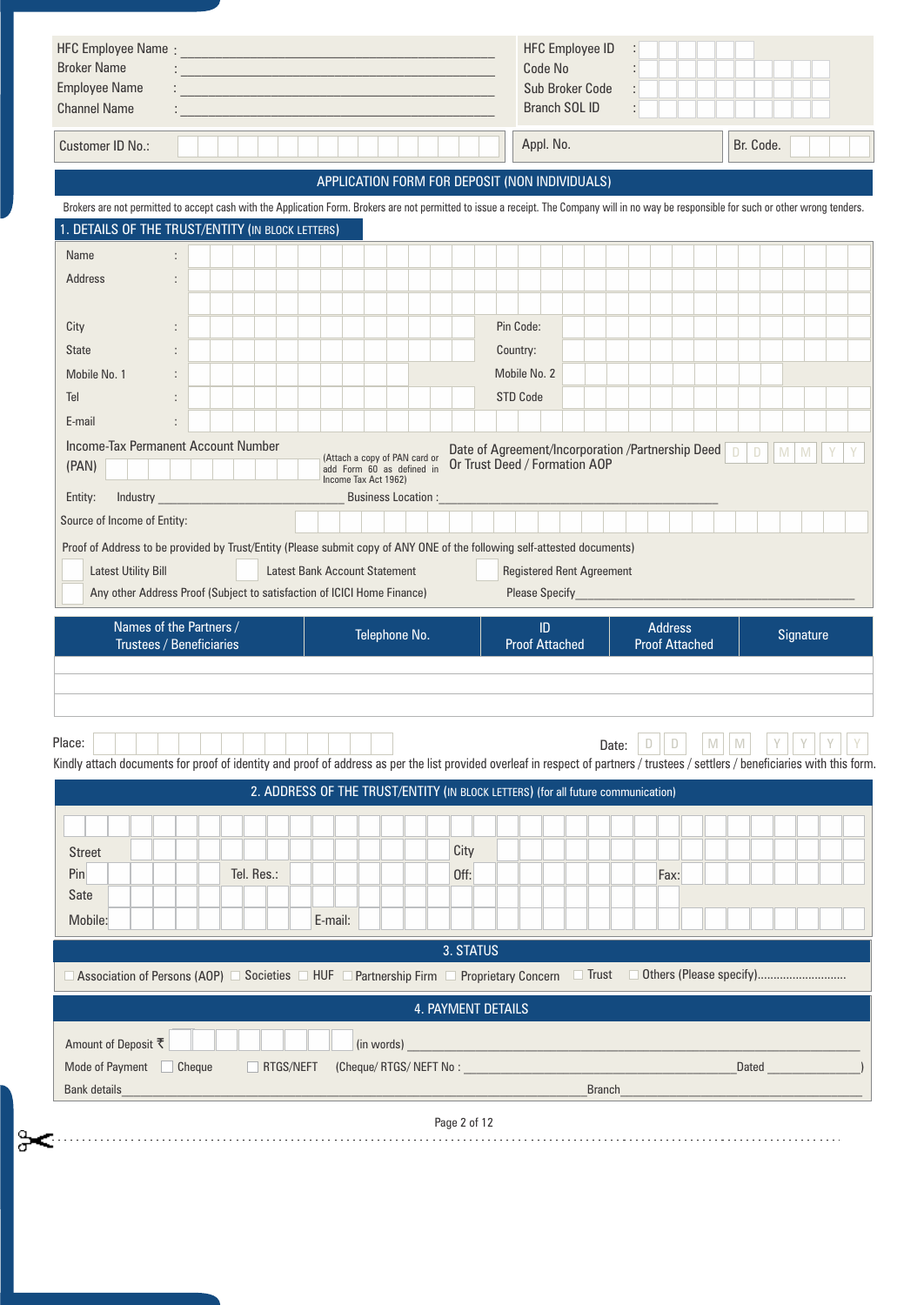| Courier $\Box$ Self Pickup* (ICICI HFC Branch $\Box$<br>Delivery mode:<br>I/we hereby agree and undertake that, in consideration of issuance of Fixed Deposit Receipt which has not been collected by me/we in person and separate instructions have been given for delivery, which<br>may be irretrievably lost, I/we hereby keep the Entity indemnified from and against all such losses, costs or damages which the Entity may sustain or incur or which may be claimed against Entity. | $ICICI$ Bank Branch<br>Broker   ) Only incase applied through ICICI Bank Branch                                                         |
|--------------------------------------------------------------------------------------------------------------------------------------------------------------------------------------------------------------------------------------------------------------------------------------------------------------------------------------------------------------------------------------------------------------------------------------------------------------------------------------------|-----------------------------------------------------------------------------------------------------------------------------------------|
| <b>5. DEPOSIT SCHEME</b>                                                                                                                                                                                                                                                                                                                                                                                                                                                                   |                                                                                                                                         |
| % per annum                                                                                                                                                                                                                                                                                                                                                                                                                                                                                | Plans:<br>Cumulative (Annualized yield on maturity)<br>Non Cumulative                                                                   |
| Interest payment frequency for non cumulative plans:<br>Monthly                                                                                                                                                                                                                                                                                                                                                                                                                            | Yearly<br><b>Quarterly</b>                                                                                                              |
|                                                                                                                                                                                                                                                                                                                                                                                                                                                                                            |                                                                                                                                         |
|                                                                                                                                                                                                                                                                                                                                                                                                                                                                                            | 6. CATEGORY                                                                                                                             |
| Shareholder                                                                                                                                                                                                                                                                                                                                                                                                                                                                                | Public<br>Promoter                                                                                                                      |
|                                                                                                                                                                                                                                                                                                                                                                                                                                                                                            |                                                                                                                                         |
| 7. DETAILS OF BANK ACCOUNT* (of Trust / Entity)                                                                                                                                                                                                                                                                                                                                                                                                                                            | 8. TAX STATUS                                                                                                                           |
| (Please refer to the clause on Repayment of deposits and Interest Payments)                                                                                                                                                                                                                                                                                                                                                                                                                |                                                                                                                                         |
|                                                                                                                                                                                                                                                                                                                                                                                                                                                                                            | Tax to be exempted:<br>Yes<br><b>No</b>                                                                                                 |
| Savings<br>Current                                                                                                                                                                                                                                                                                                                                                                                                                                                                         | Yes<br>No                                                                                                                               |
| Account No.                                                                                                                                                                                                                                                                                                                                                                                                                                                                                | If yes, proof submitted<br>Form $15G$                                                                                                   |
| <b>Bank</b>                                                                                                                                                                                                                                                                                                                                                                                                                                                                                | Any other Tax Exemption Certi cate                                                                                                      |
| <b>Branch</b>                                                                                                                                                                                                                                                                                                                                                                                                                                                                              | Certificate U/S 197                                                                                                                     |
| 11 Digit IFSC Code                                                                                                                                                                                                                                                                                                                                                                                                                                                                         | Exempted U/S 194A                                                                                                                       |
| (As appearing on MICR cheque issued by your bank)<br>All payments will be made primarily through electronic mode. (please refer<br>ECS clause)<br>*mandatory                                                                                                                                                                                                                                                                                                                               | Folio No. of any other ICICI Home Finance FD(s):                                                                                        |
|                                                                                                                                                                                                                                                                                                                                                                                                                                                                                            | 9. Mode of operation: (to be replicated as per resolution passed by the Depositor and the constitutional document(s) of the Depositor). |

#### **DECLARATIONS BY THE ENTITY**

- We have read and understood and hereby agree to the terms and conditions as applicable 1. to my account set forth. We understand that the terms and conditions are subject to changes/ revision from time to time at the sole discretion of ICICI Home Finance / or as required under applicable laws /regulations.
- 2. I/We agree, undertake and authorise ICICI Home Finance Company, its Group companies to exchange, share and part with all information relating to my/our investment/financial<br>details and financial history information to ICICI Bank Ltd./ ICICI Group Companies/<br>Financial Institutions/ Credit Bureaus/Agencies/ St liable for use of this information.
- 3. We further declare that, we are authorised to make this deposit in the above-mentioned 10. scheme and that the amount to be kept in the deposit has been acquired through legitimate<br>sources and does not involve directly or indirectly any proceeds of a scheduled offence<br>under the Prevention of Money Laundering Act in accordance with the applicable Law.
- We shall inform the Company regarding any change in employment and to provide any<br>further information / documents that ICICI Home Finance / Group Companies may require<br>from time to time. We agree to indemnify ICICI Home Fi change /alteration in my /our communication address or any details supplied. 4.
- ICICI Home Finance reserves the right to reject any application without providing.any<br>reason. ICICI Home Finance reserves the right to retain the application forms and<br>documents provided therewith, including photographs 5.
- We hereby declare that all particulars and information given in this application form (and all 6. documents referred or provided therewith) are true, correct, complete and upto date in all respects are to the best of our knowledge and belief.
- 7. We further declare that the deposit made under the deposit application is through

legitimate sources and does not include directly / indirectly any proceeds of schedule of offence and / or is not designed for the purpose of contravention or evasion under any law.

- We have no objection to ICICI Home Finance, its Group Companies, Brokers / Representatives to provide me / us information on various products, offers and services provided by ICICI Home Finance / its group companies throu 8.
- We declare that we are competent and fully authorised to issue such declarations, confirmations, agreements and undertakings and submit this Application Form for the purposes of this deposit, and to execute all other documents required by ICICI Home Finance or such purpose. 9.
- This Application Form has been duly and validly executed by us or on our behalf and when accepted/acted upon by ICICI Home Finance would constitute legal and valid obligations that are binding on and enforceable against us in accordance with the Terms hereof. We confirm that the initials on this application form are made by us and the validity of such initials shall not be disputed by us.
- I/We hereby declare and affirm that I/We have not made any payments/deposits in cash. 11. 12.
- I/We have gone through the financial and other statements/particulars/representation furnished/made by ICICI Home Finance and after careful consideration I/We am/are making the deposit with the ICICI Home Finance at my/our own risk and volition.
	- On Maturity of the deposit, I/We hereby give my/our explicit consent to ICICI HFC to  $\Box$  Renew principal and interest

□ Renew principal

 $\Box$  Pay the principal and interest to my/our designated Bank Account mentioned herein

For the Trust / Entity: SIGNATURE OF DEPOSITOR/S

| For office use only | Date of Receipt: |
|---------------------|------------------|
| Branch:             | Customer No.:    |
| Checked by:         | Authorised by:   |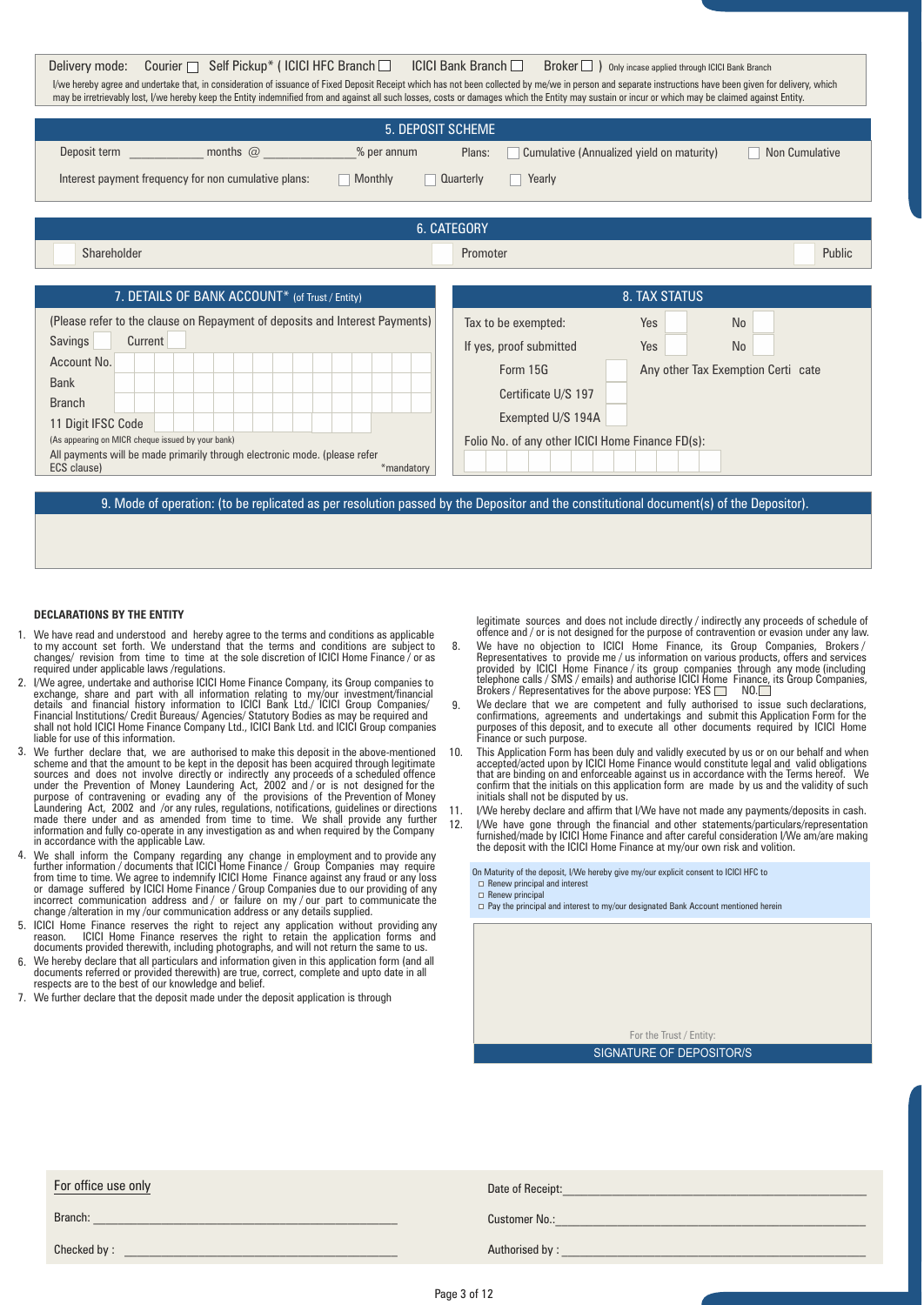### **LIST OF DOCUMENTS TO BE SUBMITTED BY LEGAL ENTITIES FOR KNOW YOUR CUSTOMER (KYC) COMPLIANCE**

| SR.<br><b>NO.</b> | <b>CATEGORY</b>                                                                             | LIST OF DOCUMENTS TO BE SUBMITTED FOR KYC COMPLIANCE                                                                                                                                                                                                                                                                                                                                                                                                                                                                                                                                                                                                                                                                                                                                                                                                                                                                  |
|-------------------|---------------------------------------------------------------------------------------------|-----------------------------------------------------------------------------------------------------------------------------------------------------------------------------------------------------------------------------------------------------------------------------------------------------------------------------------------------------------------------------------------------------------------------------------------------------------------------------------------------------------------------------------------------------------------------------------------------------------------------------------------------------------------------------------------------------------------------------------------------------------------------------------------------------------------------------------------------------------------------------------------------------------------------|
| $\overline{1}$    | <b>Partnership Firms</b>                                                                    | 1. Registration Certificate; and<br>2. Partnership deed; and<br>3. Permanent Account Number (PAN); and<br>4. Latest bank account statement in the name of Partnership Firm.<br>5. Resolution granting authority to partner(s) or employee(s) of the firm to enter into transactions/agreements on its behalf and their names and<br>specimen signature(s); and<br>6. KYC compliance of the partners, beneficial owners, employees and persons as per the resolution.                                                                                                                                                                                                                                                                                                                                                                                                                                                  |
| 2                 | Trusts & Institutions                                                                       | 1. Certificate of Registration;<br>2. Trust Deed: and<br>3. Permanent Account Number (PAN) or Form 60 of Trust; and<br>4. Latest bank account statement in the name of the Trust: and<br>5. Resolution by the Trustees or Managing Committee in favour of the office bearers of the Trust/Institution to transact on its behalf, their names<br>and specimen signature(s): and<br>6. KYC compliance of the trustees, settlers, beneficiaries, beneficial owners, authorised signatories as per the resolution.                                                                                                                                                                                                                                                                                                                                                                                                        |
| $\overline{3}$    | <b>Hindu Undivided Family</b>                                                               | 1. Deed of declaration of HUF & List of coparceners and their specimen signatures alongwith photographs and PAN; and<br>2. Permanent Account Number (PAN) of HUF; and<br>3. Latest bank account statement in the name of HUF: and<br>4. KYC compliance of the Karta of HUF including PAN and Photogarh                                                                                                                                                                                                                                                                                                                                                                                                                                                                                                                                                                                                                |
| $\overline{4}$    | Society                                                                                     | 1. Registration Certificate: and<br>2. Society Rules and Bye-Laws certified by the Chairman/Secretary; and<br>3. Permanent Account Number (PAN) or Form 60 of Society; and<br>4. Latest bank account statement in the name of Society; and<br>5. List of Managing Committee members; and<br>6. Resolution in favour of persons authorised to act as authorised signatories; and<br>7. KYC compliance of beneficial owners, authorised signatories.                                                                                                                                                                                                                                                                                                                                                                                                                                                                    |
| 5                 | Unincorporated<br><b>Association or Body</b><br>of Individuals or other<br>Juridical person | 1. Permanent Account Number (PAN) or Form 60 of Unincorporated Association or body of individuals or other Juridical Person; and<br>2. Latest bank account statement in the name of AOP/BOI/Juridical person; and<br>3. Resolution granting authority to the managing body to transact business on its behalf, their names and specimen signature(s); and<br>4. KYC compliance of the beneficiaries, beneficial owners and those holding authority to carry out transaction.                                                                                                                                                                                                                                                                                                                                                                                                                                          |
| $6\phantom{1}6$   | <b>Proprietary Concern</b>                                                                  | 1. KYC compliance of the proprietor; and<br>In addition to the above, any two of the following documents in the name of Proprietary Concern:<br>a) Registration Certificate: or<br>b) Certificate/License issued by Municipal Authorities under Shops and Establishment Act; or<br>c) Sales and Income Tax returns; or<br>d) CST/VAT/GST certificate (provisional/final); or<br>e) Certificate/registration document issued by Sales Tax/Service Tax/Professional Tax authorities; or<br>f) IEC (Importer Exporter Code) issued by the office of DGFT or Licence/certificate of practice issued by any professional body incorporated<br>under a statute: or<br>g) Complete Income Tax Return in the name of the sole proprietor where the firm's income is reflected, duly authenticated/acknowledged by the<br>Income Tax authorities; or<br>h) Utility bills such as electricity, water, landline telephone bills. |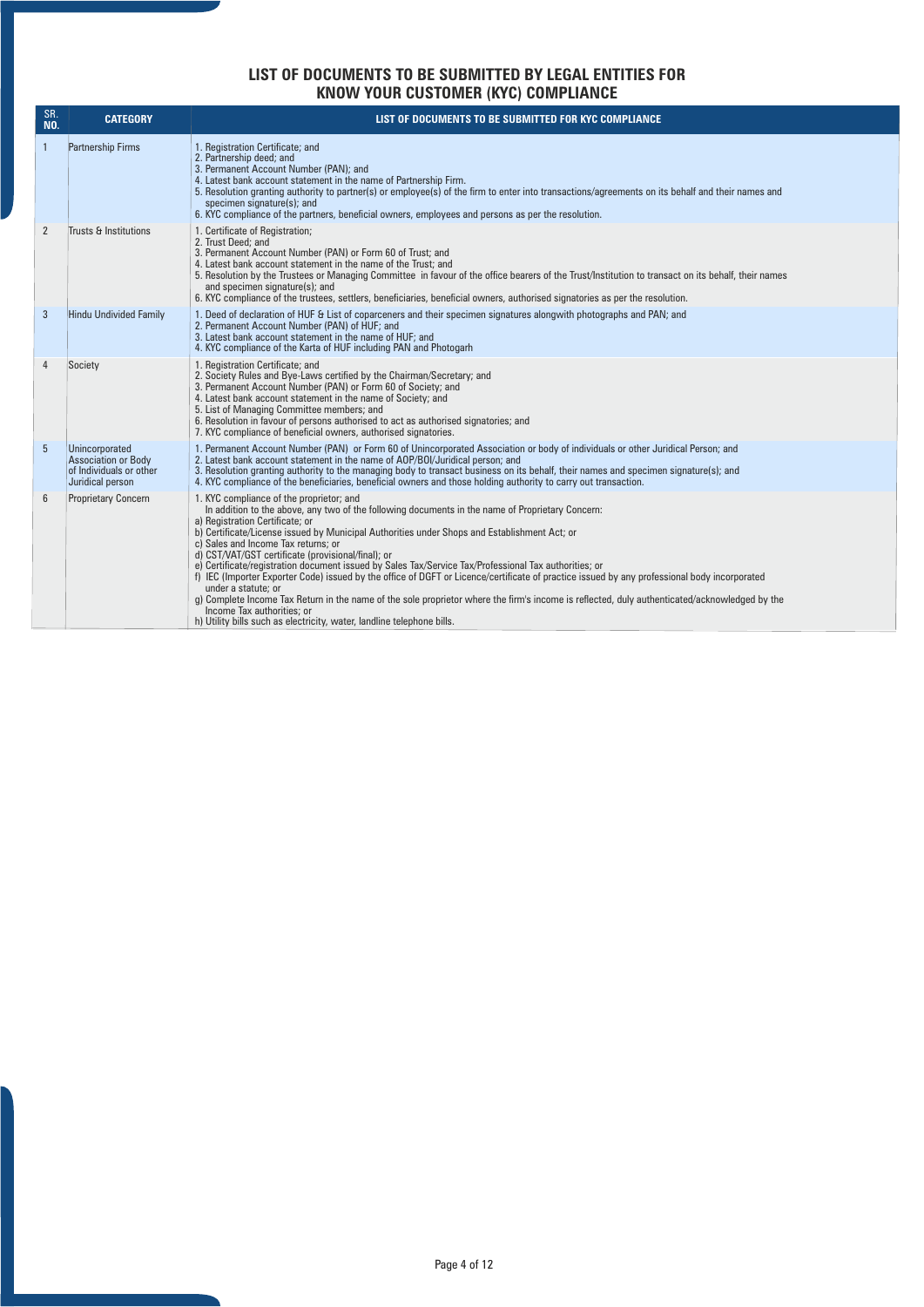ICICI Home Finance Company Ltd. (the Company) shall, at its discretion, accept Fixed Deposits, under the ICICI Home Finance<br>Fixed Deposit Scheme (the "Scheme") subject to the below mentioned terms and conditions. These dep Company are not insured.

1) PAYMENT INSTRUCTION: a. RTGS/NEFT/FT:

| <b>Particulars</b>      | <b>Remittance from any Bank Account</b>                   |
|-------------------------|-----------------------------------------------------------|
| <b>Beneficiary Name</b> | <b>ICICI Home Finance Co. Ltd - FD Collection Account</b> |
| Account No.             | 000405070754                                              |
| <b>IFSC</b>             | ICIC0000004                                               |
| Bank & Branch           | <b>ICICI Bank, Nariman Point</b>                          |

b. Cheque/Demand Draft (DD): Cheque/DD should be drawn in favor of 'ICICI Home Fin - FD A/c' and marked 'Account Payee only'. The name of the applicant ('Applicant') should be mentioned on the reverse of the Cheque/DD. Single and separate Cheque/DD should accompany each application. c. Payment Gateway: In case applying for Online Fixed Deposit through our<br>website(www.icicihfc.com), the payment will be required to be done through net banking. A payment gatew Payments Interface(BHIM-UPI), (iv) Unified Payments Interface Quick Response Code (UPI QR Code) (BHIM-UPI QR Code)

2) SUBMISSION OF APPLICATION FORMS: Duly completed Fixed Deposit application form, KYC form, KYC documents (as per<br>KYC policy of the Company) and cheque/DD need to be delivered to the local/nearest branch/corporate office

3) INTEREST PAYMENTS: Interest will be payable on the deposit from the effective deposit date, subject to realization of<br>Cheque/DD/Credit of Funds in the Company's account. Interest on deposits placed under Monthly Income Income Plan and Annual Income Plan shall be paid on fixed dates as given below:

| Scheme                            | Interest Payment Date                           |
|-----------------------------------|-------------------------------------------------|
| Monthly Income Plan(MIP)          | Last day of each month                          |
| Non-Cumulative - Quarterly Option | June 30. September 30. December 31 and March 31 |
| Annual Income Plan                | March 31                                        |

Effective Deposit Date: Date of realization of Cheque/DD/Credit of Funds in the Company's account

Under the Cumulative Income Plan, interest will be compounded annually and accrued every year on March 31 after deducting tax, wherever applicable. The accumulated interest will be paid on maturity amount & shall not exceed the total maturity amount as calculated on a year on year basis of compounding.

Please note that all payments for part periods shall be made on pro-rata basis. If a deposit is made within a period of 20 days prior to a standard interest payment date, the interest for the part period will be paid on the next standard interest payment date.

Payment of interest will be made to applicants/depositors primarily through ECS/NEFT/RTGS where ECS/NEFT/RTGS facility is available. Where ECS/NEFT/RTGS facility is not available, payments will be in the form of Cheque/DD/any other mode as the Company may deem fit and would be in favor of the Sole/First applicant/ depositor marked "A/c Payee only". Direct Credit option may be used if the first/sole holder has an account with ICICI Bank.

In case the first applicant/depositor is a minor, all payments will be in the name of minor along with the natural/legal guardian. In all cases where interest has to be paid to any person other than the Sole/First Applicant/Depositor (refer Terms & Conditions applicable on joint deposits and succession on application form), all post-dated unencashed interest instruments(s) in the name of the Sole/First Applicant/Depositor, if any, would have to be surrendered to the Company.

4) JOINT DEPOSITS: Deposits can be made in joint names with a maximum of three persons. The names and address of all the<br>depositors will be entered in the ledger and register of depositor(s). The interest on deposits in jo depositor for the purpose of deduction of tax at source and any discharge given by him/her will be binding on the joint depositor(s).

5) DEPOSIT IN THE NAME OF A MINOR: Deposits in the name of a minor will be accepted provided such minor is represented by<br>his natural or legal guardian and the Ap<u>plicat</u>ion Form for the deposit is signed by the natural/le minor. All communication in relation to the deposit will be addressed to the natural or legal guardian.

6) NOMINATION: The applicants/depositors, whether singly or jointly, can make only one nomination for each deposit. Holder of<br>Power of Attorney or a guardian applying on behalf of a minor cannot nominate. Applicant(s)/Depo the applicant(s)/depositor(s). Name of the nominee shall be given on the deposit receipt. Name of the nominee shall be given on the deposit receipt, unless mentio

7) SUCCESSION: Where a nomination has not been made or the nominee predeceases the applicant(s)/depositor(s), the<br>provisions of this paragraph will apply. In the event of the demise of the sole/all holder(s) of the Fixed D legal representative as the holder of the title to the Fixed Deposits. The Company shall not be bound to recognize such executor<br>or administrator unless such executor or administrator obtains Probate or Letter of Administr other legal representation, as the case may be, from an appropriate court in India. The Company at its absolute discretion, may in any case, dispense with the production of Probate or Letter of Administration or Succession Certificate or other legal representation.

8) FIXED DEPOSIT RECEIPT (FDR): a) The FDRs shall be sent to the first applicant/depositor given in the application form, in the form of soft copy via SMS link and a hard copy shall be subsequently forwarded to the address as mentioned in the application<br>form, by registered post or courier or in any other manner that the Company may deem fit after r transferred, pledged or given as security for any loan/ credit facility in favor of any party except ICICI Home Finance.

9) LOSS, DESTRUCTION, ETC. OF DOCUMENT: a) Fixed Deposit Receipts, Interest and Refund Cheques/Demand Drafts may be sent by Registered Post or Courier or in any other manner that the Company may deem fit, at the address of the Sole/First Applicant/Depositor given in the Application Form. The Company will not be responsible for any loss or delay in transit due to<br>postal/courier services or any circumstances beyond its control. b) In the event of loss, destr Deposit Receipt, Interest or Refund Cheque/DD, the Company may issue a duplicate Fixed Deposit Receipt, Interest or Refund<br>Cheque/DD, subject to non encashment of the original instrument, upon receipt from the depositor of prescribed form to its satisfaction and after compliance with such other formalities/documents as may be required by the Company.

10) RENEWAL /REPAYMENT OF DEPOSIT: a.) For renewal or repayment of deposit, the discharged deposit receipt must be surrendered to ICICI Home Finance Co. Ltd. In case of renewal, the deposit may be renewed on maturity on such terms and<br>conditions of the scheme as applicable on the maturity date of the old deposit. b.) The deposit can b selecting auto renewal of principal/fenew principal & interest by giving an explicit consent in this regard at the time of application. c.) The depositor can instruct to pay principal & interest, in entirety, to his/her de Company will send intimation with regard to the details of the maturity of the deposit at least 14 days before the date of maturity<br>of the deposit. You may modify maturity instructions by giving a request letter at least 7 any other mode as the Company may deem fit and would be in favor of the Sole/First depositor marked "A/c Payee only". In case<br>the first applicant/depositor is a minor, all payments will be in the name of minor along with t

11) PREMATURE WITHDRAWAL OF THE DEPOSIT: As per the Housing Finance Company (Reserve Bank) Directions, 2021, no premature withdrawal is allowed for a period of first 3 months from the date of deposit subject to regulatory conditions. In case of premature withdrawal, the following rates shall apply:

| Premature Withdrawal*                             | Rate of interest payable                                                                                                                                                                                                                                                                             |
|---------------------------------------------------|------------------------------------------------------------------------------------------------------------------------------------------------------------------------------------------------------------------------------------------------------------------------------------------------------|
| After 3 months but before or up to<br>6 months    | Maximum interest payable shall be the minimum savings bank interest<br>rate offered by ICICI Bank (not exceeding 4% p.a.) for Individual<br>depositors and "No Interest" in case of any other category of<br>depositors                                                                              |
| After 6 months but before the date of<br>maturity | The interest payable shall be 1% lower than the interest rate applicable<br>to a public deposit for the period for which the deposit has run or if no<br>rate has been specified for that period, then 2% lower than the<br>minimum rate at which the public deposits are accepted by the<br>Company |

In the event of death of the depositor, premature termination of fixed deposit would be allowed; such premature withdrawal<br>would not attract any penal charge. For other deposits, premature withdrawal is permitted within 3 discharged FDR with revenue stamp of requisite value must be surrendered to the Company. Premature withdrawal of single/ jointly held fixed deposit shall be processed only after such request is signed by all depositors along with FDR duly discharged

12) LOAN AGAINST DEPOSITS: Loan Against Deposit may be availed from Company after 3 months from the date of deposit, which would be given at the discretion of ICICI Home Finance. This loan may be given for up to 75% of the deposit<br>amount, subject to the other terms and conditions as may be specified by the Company from time to t (NRIs).

13) WAIVER: No failure or delay by the Company in exercising any right, power or privilege hereunder shall operate as a waiver thereof nor shall any single or partial exercise of any other right, power or privilege. The rights and remedies of the<br>Company as stated herein shall be cumulative and not exclusive of any rights or remedies provid

14) INDEMNITY: a) The Applicant hereby agrees that the Applicant shall, at his/its own expense, indemnify, defend and hold harmless the Company from and against any and all liability any other loss that may occur, arising consequential, special or exemplary damages in connection with the services. c) The Applicant shall solely be responsible<br>for ensuring full compliance with all the applicable laws and regulations in the relevant jurisdicti proceedings, claims, losses, damages, costs and expenses (including legal costs on a solicitor and client basis) which may<br>be brought against or suffered or incurred by ICICI Home Finance in connection with any failure to deposit.

15) TAX DEDUCTION AT SOURCE (TDS): In accordance with and as per the provisions of section 194A of the Income Tax<br>Act, 1961 (The Act), tax at source would be deducted if interest credited / paid or likely to be credited / placed by the customer. This exemption is not applicable for non-resident depositors where tax at source is deducted<br>under section 195 of the Act. As per section 206AA of the Income Tax Act, 1961 w.e.f. April 1, 2010 appli accordance with section 206AB of the Act effective July 1, 2021, if any depositor for which tax is deductible under section<br>194A of the Act has not filed its income tax returns for both of the two assessment years relevant preceding the current financial year in which tax is deductible, and aggregate tax deducted/collected in the depositor's<br>case is ₹50,000/- or more in each of these two previous years, then tax shall be deductible at highe the tax shall be deducted at higher of the two rates. However, the deduction of tax at source under section 194A of the Act<br>shall be made at Nil Lower rate, as the case may be, if the Resident applicant / depositor submits persons between age of 18 years to 59 years, in case of a person whose age is less than 18 years Form 15G should be<br>provided by the guardian; other than Company and Firm) or Form 15H (for senior citizens who have attained Act for TDS exemption or any other documentary evidence specified under any guidelines/circular/notification issued by<br>the CBDT in this regard. For exemption in terms of section 197A of the Act, Form 15G will not be taken chargeable to tax. Whereas Form 15H can be furnished by the Resident Senior Citizen for claiming TDS exemption even if<br>the total interest likely to be credited / paid exceeds maximum amount which is not chargeable to tax. 197 of the Act for deduction of tax at source at Nil lower rates applicable for section 194A or section 195 of the Act, as the<br>case may be, for each respective financial year. Where the applicant/depositor qualifies as a s Act, no tax would be deducted at source for specified entities subject to submission of proof of such exemption by the depositor in term of Circular No. 18/2017 dated May 29, 2017 issued by the CBDT. The illustrative examples of such<br>specified entities under said CBDT Circular are as follows:<br>- Recognized Provident Fund/Approved Superannua

Regimental Fund or Non Public Fund established by the armed forces of the Union referred to u/s 10(23AA) of the Act. In case of Non Resident applicants/depositors, tax at source shall be deducted as per the prevailing provisions of section<br>195 of the Act and relevant guidelines/ Circular/Notification issued by the CBDT in this regard. Th shall be provided to the depositors subject to submission of documentary evidence of the tax residency certificate/any other certificate for tax residency issued by the competent authority along with any other documents specified in this regard by the Company/CBDT. As per the provisions of section 139A(5A) of the Income Tax Act, every person receiving any sum from which tax has been deducted at source, is required to intimate his/her Permanent Account Number (PAN) to the<br>person responsible for deducting such tax. Hence, the depositors are requested to indicate their PAN in form. According to a press release of September 29, 2007 issued by CBDT, the deductee (depositor) is advised to provide<br>his / her correct PAN to the deductor (ICICI Home Finance Company Limited) failing which the deductee face penal proceedings under the Income Tax Act, 1961.

16) TAX BENEFITS: There is no specific tax benefit available on this Fixed Deposit under the prevailing provisions of the Income Tax Act, 1961.

17) BROKERAGE: Empanelled brokers are eligible for brokerage/commission on the amount of Fixed Deposits mobilized by them as prescribed for this scheme.

18) NON-RESIDENT INDIANS (NRIs): Deposits from Non-Resident Indians and Persons of Indian Origin resident outside<br>India would be accepted in accordance with regulations governing the acceptance of deposits from NRIs. Depos be accepted for a maximum period of 3 years. Payment of interest as also the repayment of deposit shall be made only by credit to NRO Account. Income tax at source will be deducted as applicable to Non-Residents.

#### 19) PARTICULARS TO BE SPECIFIED UNDER PARAGRAPH 35 OF THE NON-BANKING FINANCIAL COMPANY - HOUSING FINANCE COMPANY (RESERVE BANK) DIRECTIONS, 2021

a) In Case of any deficiency of the company is servicing its deposits, the depositors may approach NHB, the National<br>Consumers Disputes Redressal Forum, the State Level Consumers Disputes Redressal Forum or the District Le with the terms and conditions of the deposit, the applicant/depositor may make an application to the authorized officer of<br>the National Housing Bank. c) The financial position of the Company as disclosed and the representa and veracity thereof. d) The Company is within the regulatory framework of the Reserve Bank of India. It must, however, be<br>distinctly understood that Reserve Bank of India or National Housing Bank does not undertake any re opinions expressed by the Company, and for repayment of deposit/ discharge of liabilities by the Company.

#### 20) GENERAL:

a) The Company reserves the right to reject any application for deposit or renewal of deposit without assigning any reason<br>thereof. b) Interest rates are subject to change and the rate applicable will be the rate prevalent conditions as specified elsewhere in this document. d) The company has the right to change, amend, add or delete any of Premature Withdrawal\* and the company shall give notice of the same to the terms and conditions governing the fixed deposit and the company shall give notice of the same to the same to the same to the same to the same to t

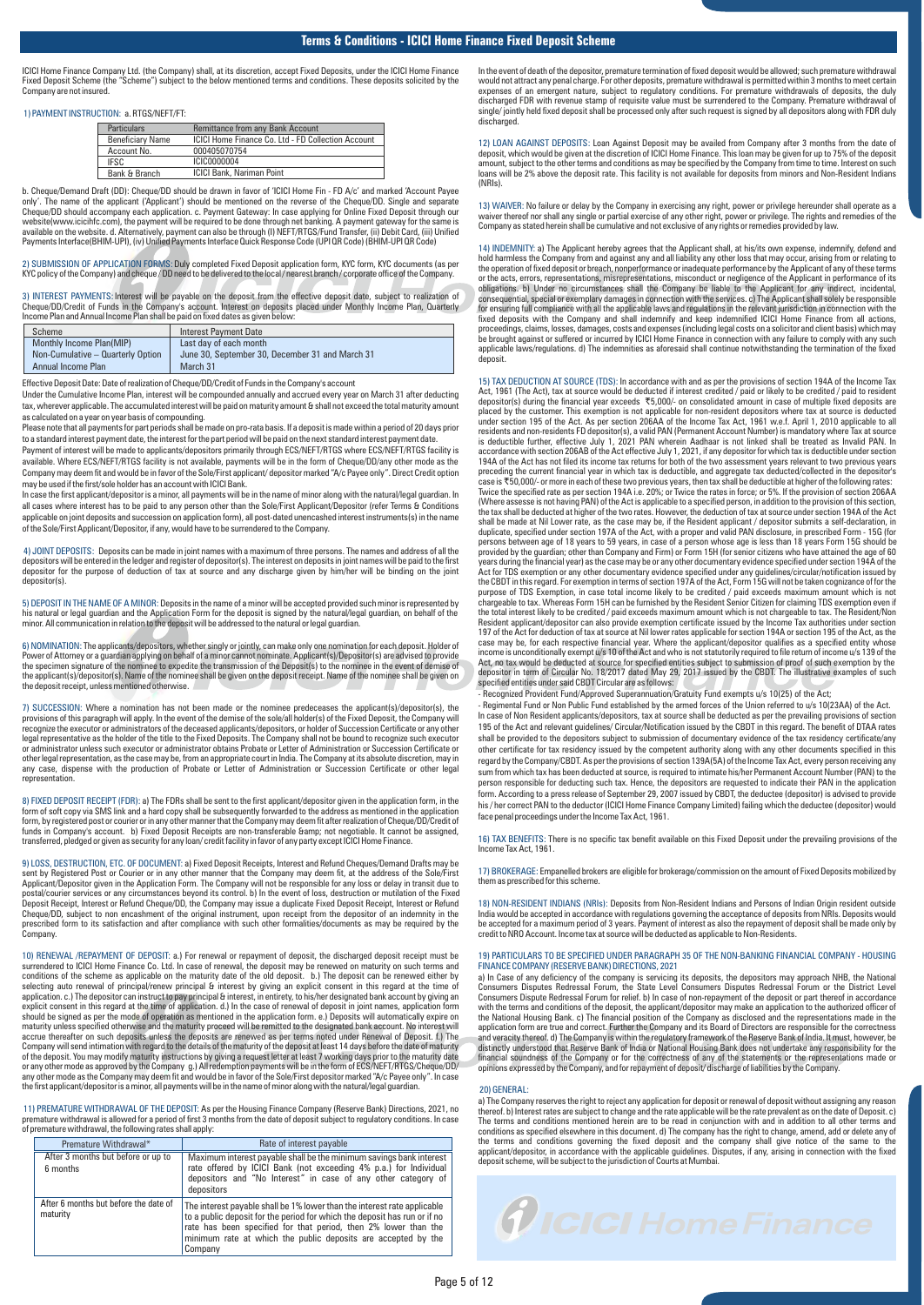ICICI Home Finance Company Limited

Regd. Office : ICICI Bank Towers, Bandra-Kurla Complex, Mumbai - 400 051.

Corporate Office: ICICI HFC Tower, Andheri Kurla Road, JB Nagar, Andheri East, Mumbai – 400059

PARTICULARS AS REQUIRED UNDER NON-BANKING FINANCIAL COMPANIES AND MISCELLANEOUS NON-BANKING COMPANIES (ADVERTISEMENT) RULES 1977

a) Name of the Company: ICICI Home Finance Company Limited.

**ICICI** Home Finance

- b) Date of Incorporation: May 28, 1999
- c) (i) Business carried on by the Company: The Company's principal business is to provide financial assistance to any person or persons to acquire houses, buildings and any form of real estate and also for the purpose of construction, renovation, development or repair of such houses or buildings or any form of real estate. The Company has no subsidiary company.
	- (ii) Major branches / service centers: Locations

**Fixed Deposits** 

| Branch                   | <b>State</b>          | Branch                | <b>State</b>         | Branch                           | <b>State</b>       | Branch                | <b>State</b> | Branch              | <b>State</b>      | <b>Branch</b>       | <b>State</b>          |
|--------------------------|-----------------------|-----------------------|----------------------|----------------------------------|--------------------|-----------------------|--------------|---------------------|-------------------|---------------------|-----------------------|
| Visakhapatnam            | <b>Andhra Pradesh</b> | Kochi                 | Kerala               | Central Delhi - Karol Bagh       | Delhi              | Mehsana               | Gujarat      | Patiala             | Puniab            | Coimbatore          | <b>Tamil Nadu</b>     |
| Vijayawada               | Andhra Pradesh        | Kozhikode (Calicut)   | Kerala               | East Delhi - Laxmi Nagar         | Delhi              | Bhavnagar             | Gujarat      | Bhatinda            | Punjab            | Madurai             | <b>Tamil Nadu</b>     |
| Guntur                   | <b>Andhra Pradesh</b> | Kollam                | Kerala               | <b>West Delhi</b><br>- Janakpuri | <b>Delhi</b>       | Gandhidham            | Gujarat      | Jalandhar           | Puniab            | Trichy              | <b>Tamil Nadu</b>     |
| Nellore                  | Andhra Pradesh        | Thrissur              | Kerala               | North Delhi - Pitampura          | Delhi              | Anand                 | Gujarat      | Hoshiarpur          | Puniab            | Salem               | <b>Tamil Nadu</b>     |
| Kurnool                  | Andhra Pradesh        | Palakkad              | Kerala               | Nagpur                           | Maharashtra        | Surendranagar         | Gujarat      | SriGanganagar       | Rajasthan         | Chennai-Tambaram    | <b>Tamil Nadu</b>     |
| Raiahmundrv              | Andhra Pradesh        | Kottavam              | Kerala               | Nashik                           | Maharashtra        | Bharuch               | Gujarat      | Jaipur              | Rajasthan         | Tirunelveli         | <b>Tamil Nadu</b>     |
| Kakinada                 | Andhra Pradesh        | Indore Main - MG road | Madhya Pradesh       | Aurangabad                       | Maharashtra        | Vapi                  | Gujarat      | Jaipur - Main       | Rajasthan         | Tiruppur            | <b>Tamil Nadu</b>     |
| Tirupati                 | Andhra Pradesh        | Indore - Navlakha     | Madhva Pradesh       | Amravati                         | Maharashtra        | Rohtak                | Haryana      | Jodhpur             | Raiasthan         | Vellore             | <b>Tamil Nadu</b>     |
| Hyderabad - Kukatpally   | Telangana             | Bhopal                | Madhva Pradesh       | Jalgaon                          | Maharashtra        | <b>HISSAR</b>         | Haryana      | Kota                | Rajasthan         | Agra                | <b>Uttar Pradesh</b>  |
| Hyderabad - Secunderabad | Telangana             | Gwalior               | Madhya Pradesh       | Ahmednagar                       | Maharashtra        | Ambala                | Haryana      | Aimer               | Raiasthan         | Lucknow             | <b>Uttar Pradesh</b>  |
| Hyderabad - Dilsukhnagar | Telangana             | Jabalpur              | Madhya Pradesh       | Akola                            | Maharashtra        | Panipat               | Haryana      | Udaipur             | Rajasthan         | Meerut              | <b>Uttar Pradesh</b>  |
| Warangal                 | Telangana             | Hoshangabad           | Madhva Pradesh       | Chandigarh                       | Chandigarh         | Karnal                | Haryana      | Bhilwara            | Rajasthan         | Allahabad-Prayagraj | <b>Uttar Pradesh</b>  |
| Khammam                  | Telangana             | <b>Mira Road</b>      | Maharashtra          | Panchkula                        | Haryana            | Sonepat               | Haryana      | Bikaner             | Rajasthan         | Dehradun            | <b>Uttarakhand</b>    |
| Patna                    | Bihar                 | Vasai                 | Maharashtra          | Ludhiana                         | Punjab             | Yamunanagar           | Harvana      | Alwar               | Rajasthan         | Kanpur              | <b>Uttar Pradesh</b>  |
| Raipur                   | Chhattisgarh          | Mumbai - Borivali     | Maharashtra          | Latur                            | Maharashtra        | Sirsa                 | Harvana      | Goa                 | Goa               | Bareilly            | <b>Uttar Pradesh</b>  |
| Bilaspur                 | Chhattisgarh          | Thane                 | Maharashtra          | Sikar                            | Raiasthan          | Bangalore-Yeshwantour | Karnataka    | Pune-Main           | Maharashtra       | Andheri HFC Tower   | Maharashtra           |
| Ranchi                   | Jharkhand             | Dombivali             | Maharashtra          | Siliguri                         | <b>West Bengal</b> | Bangalore-Whitefield  | Karnataka    | Pune - Wakad        | Maharashtra       | Shimoga             | Karnataka             |
| Jamshedpur               | Jharkhand             | Vashi                 | Maharashtra          | Ferozour                         | Punjab             | Bangalore-JPNagar     | Karnataka    | Solapur             | Maharashtra       | Hasan               | Karnataka             |
| Bhubaneswar              | Orissa                | Boisar                | Maharashtra          | Pathankot                        | Punjab             | Mysore                | Karnataka    | Kolhapur            | Maharashtra       | Sagar               | Madhya Pradesh        |
| Kolkata-AJCBoseRoad      | <b>West Bengal</b>    | Panvel                | Maharashtra          | Junagadh                         | Gujarat            | Mangalore             | Kamataka     | Sangli              | Maharashtra       | Guna                | <b>Madhva Pradesh</b> |
| Kolkata-Suburban Howrah  | <b>West Bengal</b>    | Badlapur              | Maharashtra          | Davangere                        | Karnataka          | Hubbali               | Karnataka    | Satara              | Maharashtra       | Ratlam              | Madhya Pradesh        |
| Ahmedabad - West         | Guiarat               | Ghaziabad (Kaushambi) | <b>Uttar Pradesh</b> | Chittorgarh                      | Raiasthan          | Belgaum               | Karnataka    | Ratnagiri           | Maharashtra       | Surendranagar       | Guiarat               |
| Ahmedabad - Nikol        | Gujarat               | Faridabad             | Harvana              | Nagaur                           | Raiasthan          | Gulbarga              | Karnataka    | Puducherry          | Puducherry        |                     |                       |
| Surat                    | Guiarat               | Gurgaon 1 - Sec 29    | Harvana              | Secunderabad OPS                 | Telangana          | Thiruvananthapuram    |              |                     |                   |                     |                       |
|                          |                       |                       |                      |                                  |                    | (Trivandrum)          | Kerala       | Chennai - T Nagar   | <b>Tamil Nadu</b> |                     |                       |
| Vadodara                 | Gujarat               | Noida                 | <b>Uttar Pradesh</b> | Rajkot                           | Gujarat            | Amritsar              | Punjab       | Chennai - Annanagar | <b>Tamil Nadu</b> |                     |                       |

For any details or queries, you can contact us at below numbers: Existing Customer: 1860 120 7777, New Customer : 1800 267 4455

d) Brief particulars of the management of the Company:

The Board of Directors of the Company has the ultimate responsibility for the management of its business. Mr. Anup Bagchi is the non-executive Chairman of the Board. Mr. Anirudh Kamani , MD & CEO has the overall responsibility fo the business of the Company.

#### e) Name, Address and Occupation of the Directors:

| Name, Occupation                                              | <b>Address</b>                                                                            |
|---------------------------------------------------------------|-------------------------------------------------------------------------------------------|
| Mr. Anup Bagchi<br>Service                                    | : ICICI Bank Towers, Bandra-Kurla Complex,<br>Mumbai 400 051.                             |
| Mr. N. R. Narayanan<br>Service                                | : ICICI Bank Towers, Bandra-Kurla Complex,<br>Mumbai 400 051.                             |
| Ms. Supritha Shetty<br>Service                                | : ICICI Bank Towers, Bandra-Kurla Complex,<br>Mumbai 400 051.                             |
| CA Mr. S. Santhanakrishnan:<br><b>Chartered Accountant</b>    | New No. 24, Unnamalai Ammal Street, T Nagar,<br>Chennai 600 017.                          |
| Mr. Vinod Kumar Dhall<br>÷<br>Advocate                        | Dewan Manohar House, B-88, Sector 51,<br>Noida (U.P.) - 201301                            |
| Mr. G Gopalakrishna<br>÷<br><b>Retired Executive</b>          | B 301 - 302, Lady Ratan Tower, Danik Shivner<br>Marg, Gandhinagar, Worli, Mumbai - 400018 |
| Mr. Anirudh Kamani<br>÷<br><b>Managing Director &amp; CEO</b> | <b>ICICI Bank Towers, Bandra Kurla Complex,</b><br>Mumbai - 400 051.                      |

#### f) PROFITS & DIVIDENDS:

| Years ending   | Profit before tax<br>$(\xi$ in million) | Profit after tax<br>$(\bar{\tau}$ in million) | <b>Equity Dividend Declared</b><br>$(%)^*$ |
|----------------|-----------------------------------------|-----------------------------------------------|--------------------------------------------|
| March 31, 2021 | 326.4                                   | 216.7                                         | $\overline{\phantom{a}}$                   |
| March 31, 2020 | 258.9                                   | 2.8                                           | $\,$                                       |
| March 31, 2019 | 630.9                                   | 440.9                                         | 0.4%                                       |
| March 31, 2018 | 1,567.1                                 | 1.058.4                                       | 3.15%                                      |

\* Including final dividend, proposed as at the end of respective financial year

 $($  $\overline{\tau}$  in million) g) Summarised financial position of the Company as appearing in the two latest audited Balance Sheets:

| Liabilities $#$                               | 31 March, 2021 | 31 March, 2020 |
|-----------------------------------------------|----------------|----------------|
| <b>Share Capital</b>                          | 10,987.5       | 10,987.5       |
| Reserves & Surplus                            | 6,883.9        | 5,690.3        |
| <b>Secured Borrowings</b>                     | 72,286.6       |                |
| <b>Unsecured Borrowings</b>                   | 23,951.7       | 101,718.3      |
| <b>Current Liabilities</b>                    | 40,835.0       | 35,256.4       |
| <b>Secured Borrowings</b>                     | 15,115.0       |                |
| <b>Unsecured Borrowings</b>                   | 15,305.0       | 26,938.2       |
| Others (incl. interest accrued on borrowings) | 10,415.0       | 8.318.2        |
| Deferred Tax Liabilities (Net)                |                |                |
| Provisions                                    | 156.8          | 49.7           |
| Short term                                    | 131.3          | 18.2           |
| Long term                                     | 25.5           | 31.5           |
| Total                                         | 155,101.5      | 153,702.2      |

|                                                |                | (₹ in million) |
|------------------------------------------------|----------------|----------------|
| Assets $#$                                     | 31 March, 2021 | 31 March, 2020 |
| <b>Fixed Assets</b>                            | 1,388.4        | 1,596.2        |
| Investments                                    | 4,381.9        | 5.943.6        |
| <b>Deferred Tax Assets Loans</b>               | 546.1          | 977.5          |
| Loans                                          | 137,578.2      | 140923.5       |
| Current Assets & Other Loans & Advances        | 11,206.9       | 4.261.4        |
| Misc. Expenses (to the extent not written off) |                |                |
| Total                                          | 155,101.5      | 153,702.2      |

1. Fixed assets include intangible assets.

# Previous year figures have been regrouped / reclassified wherever necessary to correspond with current year classifications / disclosures.

|                                                               |                                 |                   |       | $(\bar{\tau}$ in million)           |
|---------------------------------------------------------------|---------------------------------|-------------------|-------|-------------------------------------|
| <b>Contingent Liabilities</b>                                 |                                 | At March 31, 2021 |       | At March 31, 2020                   |
| Income Tax matters in appeals                                 | 416.3                           |                   | 416.3 |                                     |
| Service Tax matters                                           |                                 |                   |       |                                     |
| Claims filed against Company but<br>not acknowledged as debt. |                                 | 12.8              |       | 9.3                                 |
|                                                               |                                 |                   |       | ₹ in million)                       |
| Facility                                                      | Fund based<br>at 31 March, 2021 |                   |       | Non-fund based<br>at 31 March, 2021 |
| Loan to group companies                                       |                                 |                   |       |                                     |
| Total                                                         |                                 |                   |       |                                     |
| Loan from group companies                                     |                                 | 2400.0            |       |                                     |
| Interest rate swap                                            |                                 |                   |       | 23,154.8                            |
| Total                                                         |                                 | 2400.0            |       | 23.154.8                            |
| Total exposure to group<br>companies/related parties          |                                 |                   |       |                                     |
| Total exposure of group<br>companies/ related parties         |                                 | 2400.0            |       | 23.154.8                            |

h) In terms of Non-Banking Financial Company - Housing Finance Companies (Reserve Bank) Directions, 2021, issued by Reserve Bank of India ('Master Direction'), the Company can borrow up to thiteen times of the net owned f

I we declare that: (1) the Company has complied with the provisions of the Directions applicable to it, (2) the compliance with the Directions does not imply that repayment of deposits is guaranteed by the Reserve Bank of<br>India and the National Housing Bank; and (3) the deposits accepted by the Company are unsecured and rank par

The Company is having a valid Certificate of Registration dated 31-07-2001 issued under Section 29A of the National<br>Housing Bank Act, 1987. However, the Reserve Bank of India or the National Housing Bank does not accept an

The above text has been approved by the Board of Directors at its meeting held on April 22, 2021 and is being<br>issued on authority and in the name of the Board of Directors of the Company. A copy of the text of<br>advertisemen

Date: April 22, 2021 **By order of the Board of Directors** 

Place: Mumbai

Priyanka Shetty Company Secretary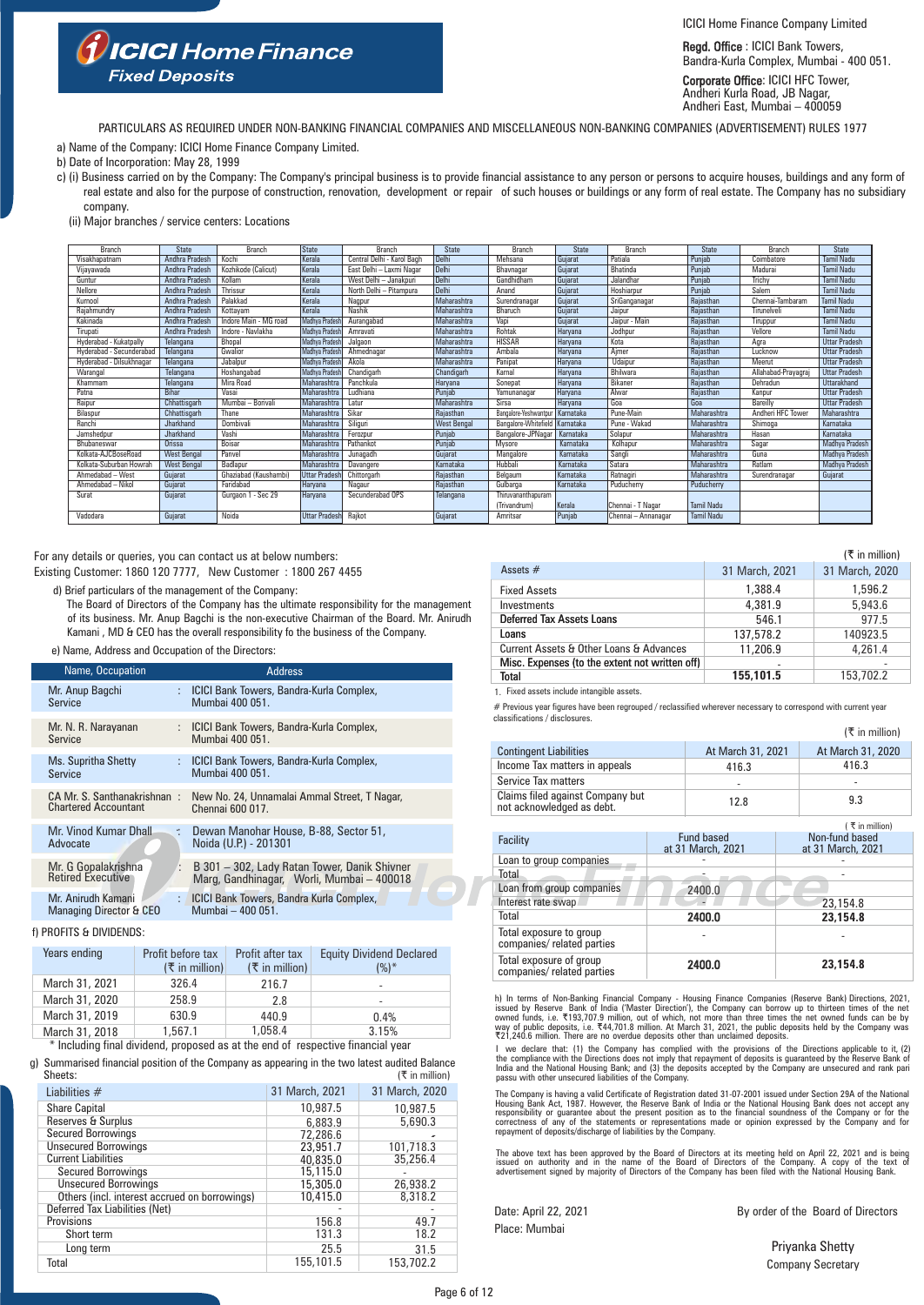|                                                                                                                                                                                                                                                                                                             | Know Your Customer (KYC) application form I Legal Entity other than Individual                                                                                                                                                                                                                                                                                                                                                                         |                                                                                                    |
|-------------------------------------------------------------------------------------------------------------------------------------------------------------------------------------------------------------------------------------------------------------------------------------------------------------|--------------------------------------------------------------------------------------------------------------------------------------------------------------------------------------------------------------------------------------------------------------------------------------------------------------------------------------------------------------------------------------------------------------------------------------------------------|----------------------------------------------------------------------------------------------------|
| <b>Important Instructions:</b><br>A) Fields marked with "*" are mandatory fields.<br>B) Tick " $\vee$ " wherever applicable.<br>C) Please fill the date in DD-MM-YYYY format.<br>D) Please fill the form in English and in BLOCK letters.<br>E) KYC number of applicant is mandatory for update application | F) List of State/ UT as per Indian Motor Vehicles Act 1988 is available at end<br>G) List of two character ISO 3166 country code is available at the end<br>H) Please read section wise detailed guidelines/ instructions at the end.<br>I) For particular section update, please ( $\vee$ ) in the box available before the<br>section number and strike off the section not required to be updated<br>(Mandatory for KYC update request) KYC Number* | For office use only<br>Application Type* □ New □ Update<br>(To be filled by financial institution) |
| 1. ENTITY DETAILS* (Please refer instruction A at the end)                                                                                                                                                                                                                                                  |                                                                                                                                                                                                                                                                                                                                                                                                                                                        |                                                                                                    |
| $\Box$ Name*                                                                                                                                                                                                                                                                                                |                                                                                                                                                                                                                                                                                                                                                                                                                                                        |                                                                                                    |
| <b>Entity Constitution Type*</b><br>others (specify)                                                                                                                                                                                                                                                        | (Please refer instruction <b>B</b> at the end)                                                                                                                                                                                                                                                                                                                                                                                                         |                                                                                                    |
| Date of Incorporation/ Formation*                                                                                                                                                                                                                                                                           | Date of commencement of Business                                                                                                                                                                                                                                                                                                                                                                                                                       |                                                                                                    |
| Place of Incorporation/ Formation*                                                                                                                                                                                                                                                                          | Country of Incorporation/formation*                                                                                                                                                                                                                                                                                                                                                                                                                    |                                                                                                    |
| PAN*                                                                                                                                                                                                                                                                                                        | TIN or Equivalent issuing country<br>Form 60 Furnished                                                                                                                                                                                                                                                                                                                                                                                                 |                                                                                                    |
| <b>TIN/ GST Registration Number</b>                                                                                                                                                                                                                                                                         |                                                                                                                                                                                                                                                                                                                                                                                                                                                        |                                                                                                    |
| 2. PROOF OF IDENTITY (Pol)* (Please refer instruction B at the end)                                                                                                                                                                                                                                         |                                                                                                                                                                                                                                                                                                                                                                                                                                                        |                                                                                                    |
| Officially valid document(s) in respect of person authorised to transact                                                                                                                                                                                                                                    |                                                                                                                                                                                                                                                                                                                                                                                                                                                        |                                                                                                    |
| u<br>Certificate of Incorporation/ Formation<br>$\Box$                                                                                                                                                                                                                                                      | <b>Registration Certificate</b>                                                                                                                                                                                                                                                                                                                                                                                                                        |                                                                                                    |
| Memorandum and Articles of Association<br>$\Box$                                                                                                                                                                                                                                                            | $\Box$<br>Partnership Deed<br>□ Trust Deed                                                                                                                                                                                                                                                                                                                                                                                                             | Registration Certificate No.                                                                       |
| $\sqcup$<br>Resolution of Board/ Managing Committee                                                                                                                                                                                                                                                         | Power of attorney granted to its manager, officers or employeees to transact on behalf                                                                                                                                                                                                                                                                                                                                                                 |                                                                                                    |
| Activity Proof -1 (For Sole Proprietorship Only)<br>$\Box$                                                                                                                                                                                                                                                  | Activity Proof -2 (For Sole Proprietorship Only)                                                                                                                                                                                                                                                                                                                                                                                                       |                                                                                                    |
| 3. ADDRESS (Please refer instruction C at the end)                                                                                                                                                                                                                                                          |                                                                                                                                                                                                                                                                                                                                                                                                                                                        |                                                                                                    |
| 3.1 Registered Office Address/ Place of Business*                                                                                                                                                                                                                                                           |                                                                                                                                                                                                                                                                                                                                                                                                                                                        |                                                                                                    |
| Certificate of Incorporation/ Formation<br>Proof of Address*                                                                                                                                                                                                                                                | <b>Registration Certificate</b>                                                                                                                                                                                                                                                                                                                                                                                                                        | <b>Other Document</b>                                                                              |
| Line $1*$                                                                                                                                                                                                                                                                                                   |                                                                                                                                                                                                                                                                                                                                                                                                                                                        |                                                                                                    |
| Line 2                                                                                                                                                                                                                                                                                                      |                                                                                                                                                                                                                                                                                                                                                                                                                                                        |                                                                                                    |
| Line 3                                                                                                                                                                                                                                                                                                      | City/Town/Village*                                                                                                                                                                                                                                                                                                                                                                                                                                     |                                                                                                    |
| District*                                                                                                                                                                                                                                                                                                   | PIN/ Post Code*<br>State/ UT Code*                                                                                                                                                                                                                                                                                                                                                                                                                     | ISO 3166Country code*                                                                              |
| 3.2 Local Address in India (if different from above)*                                                                                                                                                                                                                                                       |                                                                                                                                                                                                                                                                                                                                                                                                                                                        |                                                                                                    |
| Line $1*$                                                                                                                                                                                                                                                                                                   |                                                                                                                                                                                                                                                                                                                                                                                                                                                        |                                                                                                    |
| Line 2                                                                                                                                                                                                                                                                                                      |                                                                                                                                                                                                                                                                                                                                                                                                                                                        |                                                                                                    |
| Line 3                                                                                                                                                                                                                                                                                                      | City/Town/Village*                                                                                                                                                                                                                                                                                                                                                                                                                                     |                                                                                                    |
| District*                                                                                                                                                                                                                                                                                                   | State/ UT Code*<br>PIN/ Post Code*                                                                                                                                                                                                                                                                                                                                                                                                                     | ISO 3166Country code*                                                                              |
|                                                                                                                                                                                                                                                                                                             | 4. CONTACT DETAIL (All communications will be sent to Mobile no./ email-ID provided may be used) (Please refer instruction D at the end)                                                                                                                                                                                                                                                                                                               |                                                                                                    |
| Tel. (Off)                                                                                                                                                                                                                                                                                                  | FAX                                                                                                                                                                                                                                                                                                                                                                                                                                                    |                                                                                                    |
| Mobile                                                                                                                                                                                                                                                                                                      | Email ID                                                                                                                                                                                                                                                                                                                                                                                                                                               |                                                                                                    |
| Mobile                                                                                                                                                                                                                                                                                                      | Email ID                                                                                                                                                                                                                                                                                                                                                                                                                                               |                                                                                                    |
| <b>5. NUMBER OF RELATED PERSONS</b>                                                                                                                                                                                                                                                                         | (Please refer instruction E at the end)                                                                                                                                                                                                                                                                                                                                                                                                                |                                                                                                    |
|                                                                                                                                                                                                                                                                                                             |                                                                                                                                                                                                                                                                                                                                                                                                                                                        |                                                                                                    |
|                                                                                                                                                                                                                                                                                                             |                                                                                                                                                                                                                                                                                                                                                                                                                                                        |                                                                                                    |
|                                                                                                                                                                                                                                                                                                             |                                                                                                                                                                                                                                                                                                                                                                                                                                                        |                                                                                                    |
|                                                                                                                                                                                                                                                                                                             |                                                                                                                                                                                                                                                                                                                                                                                                                                                        |                                                                                                    |
|                                                                                                                                                                                                                                                                                                             |                                                                                                                                                                                                                                                                                                                                                                                                                                                        |                                                                                                    |
|                                                                                                                                                                                                                                                                                                             |                                                                                                                                                                                                                                                                                                                                                                                                                                                        |                                                                                                    |
|                                                                                                                                                                                                                                                                                                             |                                                                                                                                                                                                                                                                                                                                                                                                                                                        |                                                                                                    |
|                                                                                                                                                                                                                                                                                                             |                                                                                                                                                                                                                                                                                                                                                                                                                                                        |                                                                                                    |
|                                                                                                                                                                                                                                                                                                             |                                                                                                                                                                                                                                                                                                                                                                                                                                                        |                                                                                                    |
|                                                                                                                                                                                                                                                                                                             |                                                                                                                                                                                                                                                                                                                                                                                                                                                        |                                                                                                    |
|                                                                                                                                                                                                                                                                                                             |                                                                                                                                                                                                                                                                                                                                                                                                                                                        |                                                                                                    |
|                                                                                                                                                                                                                                                                                                             |                                                                                                                                                                                                                                                                                                                                                                                                                                                        |                                                                                                    |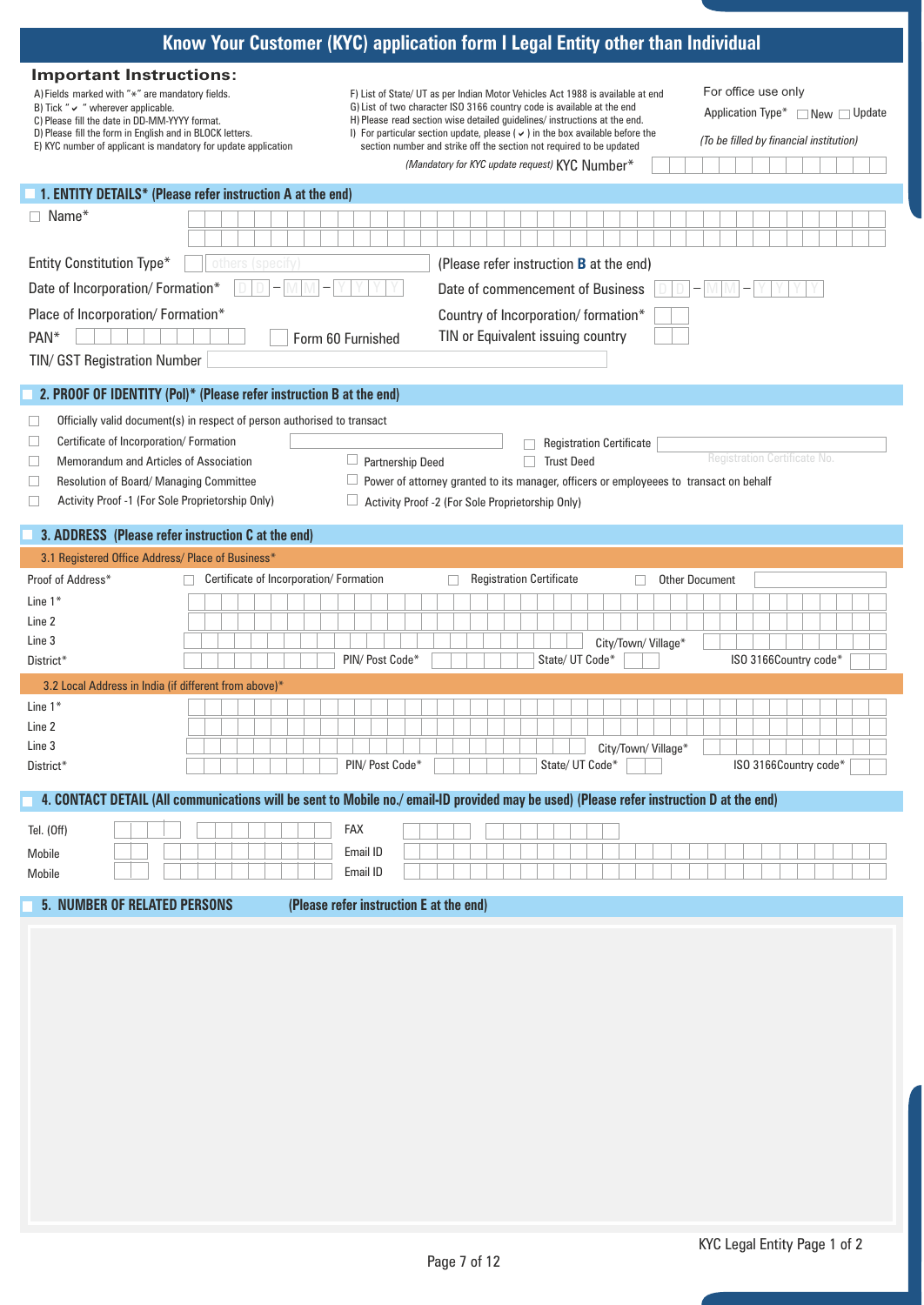| 6. REMARKS (if any)                                                                                                                                                                                                                                                                                                                                                                                                                                                                          |                                                    |
|----------------------------------------------------------------------------------------------------------------------------------------------------------------------------------------------------------------------------------------------------------------------------------------------------------------------------------------------------------------------------------------------------------------------------------------------------------------------------------------------|----------------------------------------------------|
|                                                                                                                                                                                                                                                                                                                                                                                                                                                                                              |                                                    |
|                                                                                                                                                                                                                                                                                                                                                                                                                                                                                              |                                                    |
|                                                                                                                                                                                                                                                                                                                                                                                                                                                                                              |                                                    |
| 7. APPLICANT DECLARATION (Please refer instruction G at the end)                                                                                                                                                                                                                                                                                                                                                                                                                             |                                                    |
| • I hereby declare that the details furnished above are true and correct to the best of my knowledge and belief and I undertake to<br>inform you of any changes therein, immediately. In case any of the above information is found to be false or untrue or misleading or<br>misrepresenting, I am aware that I may be held liable for it.<br>• I/we hereby consent to receiving information from Central KYC Registry through SMS/ email on the above registered number/<br>email address. |                                                    |
| Place:<br>Date:                                                                                                                                                                                                                                                                                                                                                                                                                                                                              | Signature/Thumb impression of Authorised Person(s) |
|                                                                                                                                                                                                                                                                                                                                                                                                                                                                                              |                                                    |
| 8. ATTESTATION/FOR OFFICE USE ONLY<br>Equivalent e-document<br><b>Certified Copies</b><br><b>Documents Received</b>                                                                                                                                                                                                                                                                                                                                                                          |                                                    |
| <b>KYC VERIFICATION CARRIED OUT BY</b>                                                                                                                                                                                                                                                                                                                                                                                                                                                       | <b>INSTITUTION DETAILS</b>                         |
| <b>Identity Verification</b><br>Done<br>Date<br>Emp. Name<br>Emp. Code<br>Emp. designation<br>Emp. Branch                                                                                                                                                                                                                                                                                                                                                                                    | Name<br>Code                                       |
| <b>Employee Signature</b>                                                                                                                                                                                                                                                                                                                                                                                                                                                                    | Institution Stamp                                  |

*end of kyc form*

KYC Legal Entity Page 2 of 2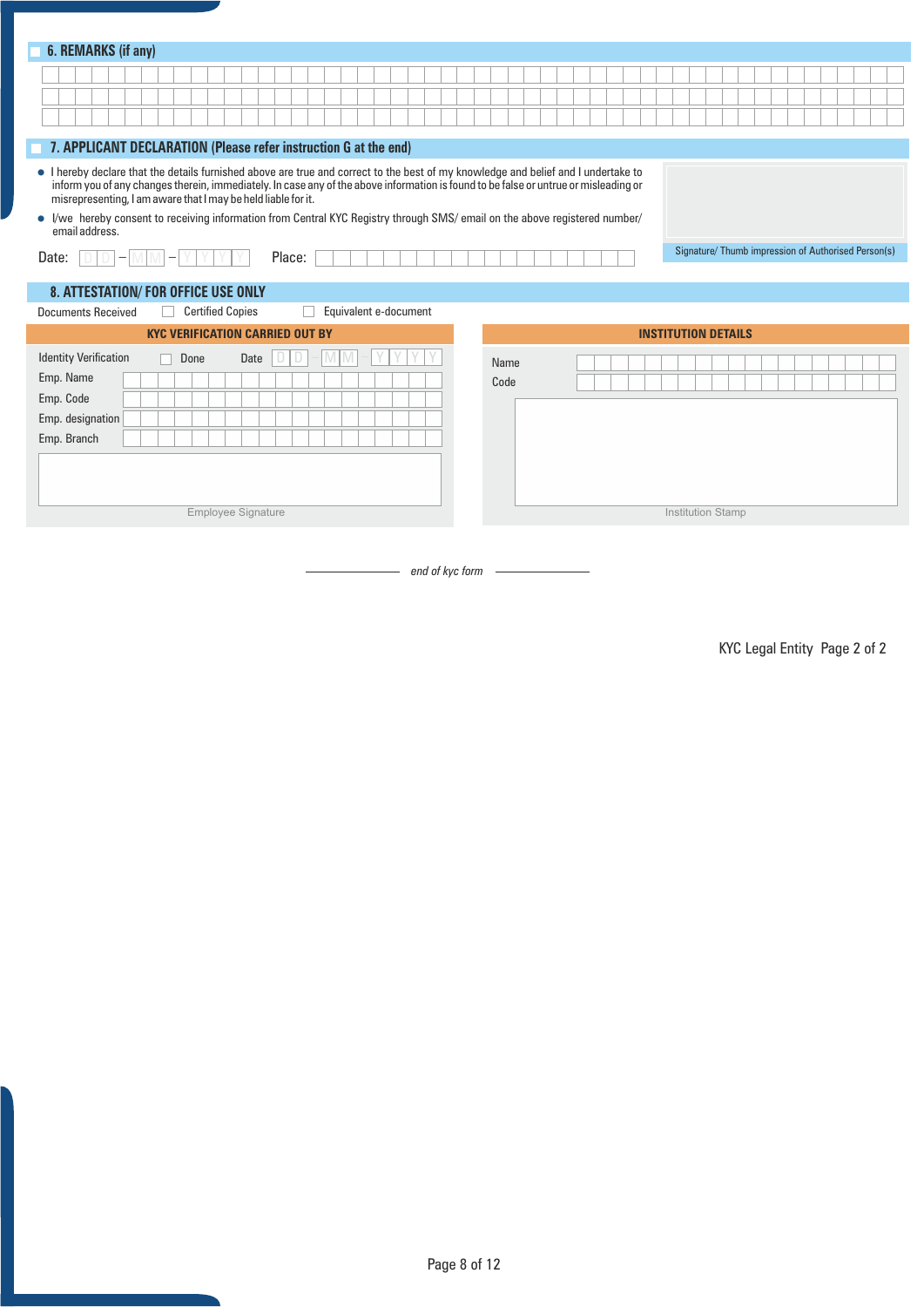|                                                                                                                                                                                                                                                                                                                                                                                                                                             | Annexure A2 Legal Entity / Other than Individuals                                                                                                                                                                                                                                                                                                                                                                                                      |                                                                                                                                                                                    |
|---------------------------------------------------------------------------------------------------------------------------------------------------------------------------------------------------------------------------------------------------------------------------------------------------------------------------------------------------------------------------------------------------------------------------------------------|--------------------------------------------------------------------------------------------------------------------------------------------------------------------------------------------------------------------------------------------------------------------------------------------------------------------------------------------------------------------------------------------------------------------------------------------------------|------------------------------------------------------------------------------------------------------------------------------------------------------------------------------------|
|                                                                                                                                                                                                                                                                                                                                                                                                                                             | Know Your Customer (KYC) application form I Related Person                                                                                                                                                                                                                                                                                                                                                                                             |                                                                                                                                                                                    |
| <b>Important Instructions:</b>                                                                                                                                                                                                                                                                                                                                                                                                              |                                                                                                                                                                                                                                                                                                                                                                                                                                                        |                                                                                                                                                                                    |
| A) Fields marked with " $*$ " are mandatory fields.<br>B) Tick " $\vee$ " wherever applicable.<br>C) Please fill the date in DD-MM-YYYY format.<br>D) Please fill the form in English and in BLOCK letters.<br>E) KYC number of applicant is mandatory for update application                                                                                                                                                               | F) List of State/ UT as per Indian Motor Vehicles Act 1988 is available at end<br>G) List of two character ISO 3166 country code is available at the end<br>H) Please read section wise detailed guidelines/ instructions at the end.<br>I) For particular section update, please ( $\vee$ ) in the box available before the<br>section number and strike off the section not required to be updated<br>(Mandatory for KYC update request) KYC Number* | For office use only<br>Application Type* $\Box$ New $\Box$ Update<br>(To be filled by ICICI Home Finance Co. Ltd.)                                                                 |
| 1. DETAILS OF RELATED PERSON* (Please refer instruction E at the end)                                                                                                                                                                                                                                                                                                                                                                       |                                                                                                                                                                                                                                                                                                                                                                                                                                                        |                                                                                                                                                                                    |
| Addition of Related Person<br>KYC Number of Related Person (If Available)<br>Related Person Type*<br>□ Director<br><b>DIN (Director Identification Number)</b>                                                                                                                                                                                                                                                                              | $\Box$ Deletion of Related Person<br>$\Box$ Promotor $\Box$ Karta<br>$\Box$ Trustee $\Box$ Partner $\Box$ Court Appointment Official $\Box$ Proprietor<br>□ Beneficiary □ Authorised Signatory □ Beneficial Owner<br>(Mandatory if Related Person Type is Director)                                                                                                                                                                                    | <b>Update Related Person Details</b><br>If KYC Number is available, Only Related Person Type & Name is mandatory<br>$\Box$ Power of Attorney Holder $\Box$ Others (Please Specify) |
| 1. 1 PERSONAL DETAILS (Please refer instruction E at the end)                                                                                                                                                                                                                                                                                                                                                                               |                                                                                                                                                                                                                                                                                                                                                                                                                                                        |                                                                                                                                                                                    |
| Name (Same as ID proof)<br>Maiden Name<br>Father/ Spouse Name<br><b>Mother Name</b><br>Date of Birth*<br>Gender*<br>M - Male<br>Nationality*<br>IN-Indian<br>PAN <sup>*</sup><br>1. 2 PROOF OF IDENTITY AND ADDRESS (Please refer instruction E at the end)                                                                                                                                                                                 | $\Box$ F- Female $\Box$ T- Transgender<br>Others (ISO 3166 Country Code<br>$\Box$ Form 60 furnished                                                                                                                                                                                                                                                                                                                                                    |                                                                                                                                                                                    |
|                                                                                                                                                                                                                                                                                                                                                                                                                                             | I Certified copy of OVD or equivalent e-document of OVD obtained through digital KYC process needs to be submitted (any one of the following OVDs)                                                                                                                                                                                                                                                                                                     |                                                                                                                                                                                    |
| □ A- Passport Number<br>□ B- Voter ID Card<br>C- Driving Licence<br>$\Box$<br>D- NREGA Job Card<br>$\Box$<br>E- National Population Register Letter<br>$\Box$<br>E- Proof of Possession of Aadhar<br>□<br><b>F-KYC Authentication</b><br>$\mathbf{H}$<br>$\Box$<br>Offline verification of Aadhar<br>Ш<br>□                                                                                                                                 |                                                                                                                                                                                                                                                                                                                                                                                                                                                        | $\Box$ Photo*                                                                                                                                                                      |
| Address<br>Line $1^*$<br>Line 2<br>Line 3<br>District*                                                                                                                                                                                                                                                                                                                                                                                      | PIN/ Post Code*<br>State/ UT Code*                                                                                                                                                                                                                                                                                                                                                                                                                     | City/Town/Village*<br>ISO 3166Country code*                                                                                                                                        |
| 1.3 CURRENT ADDRESS DETAILS (Please refer instruction E at the end)<br>A- Passport Number<br>$\Box$<br>B- Voter ID Card<br>$\Box$<br>C- Driving Licence<br>$\Box$<br>D- NREGA Job Card<br>$\Box$<br>E- National Population Register Letter<br>$\Box$<br>E- Proof of Possession of Aadhar<br><b>F-KYC Authentication</b><br>$\Box$<br>$\mathbf{H}$<br>Offline verification of Aadhar<br>Ш<br>□<br>Deemed POA- document type code<br>IV.<br>□ | $\Box$ Same as above mentioned address (in such cases address details as below need not be provided.<br>I Certified copy of OVD or equivalent e-document of OVD obtained through digital KYC process needs to be submitted (any one of the following OVDs)                                                                                                                                                                                             |                                                                                                                                                                                    |
| <b>Self Declaration</b><br>V<br>$\Box$                                                                                                                                                                                                                                                                                                                                                                                                      | Page 9 of 12                                                                                                                                                                                                                                                                                                                                                                                                                                           | KYC- Related Person Pg. 1 of 2                                                                                                                                                     |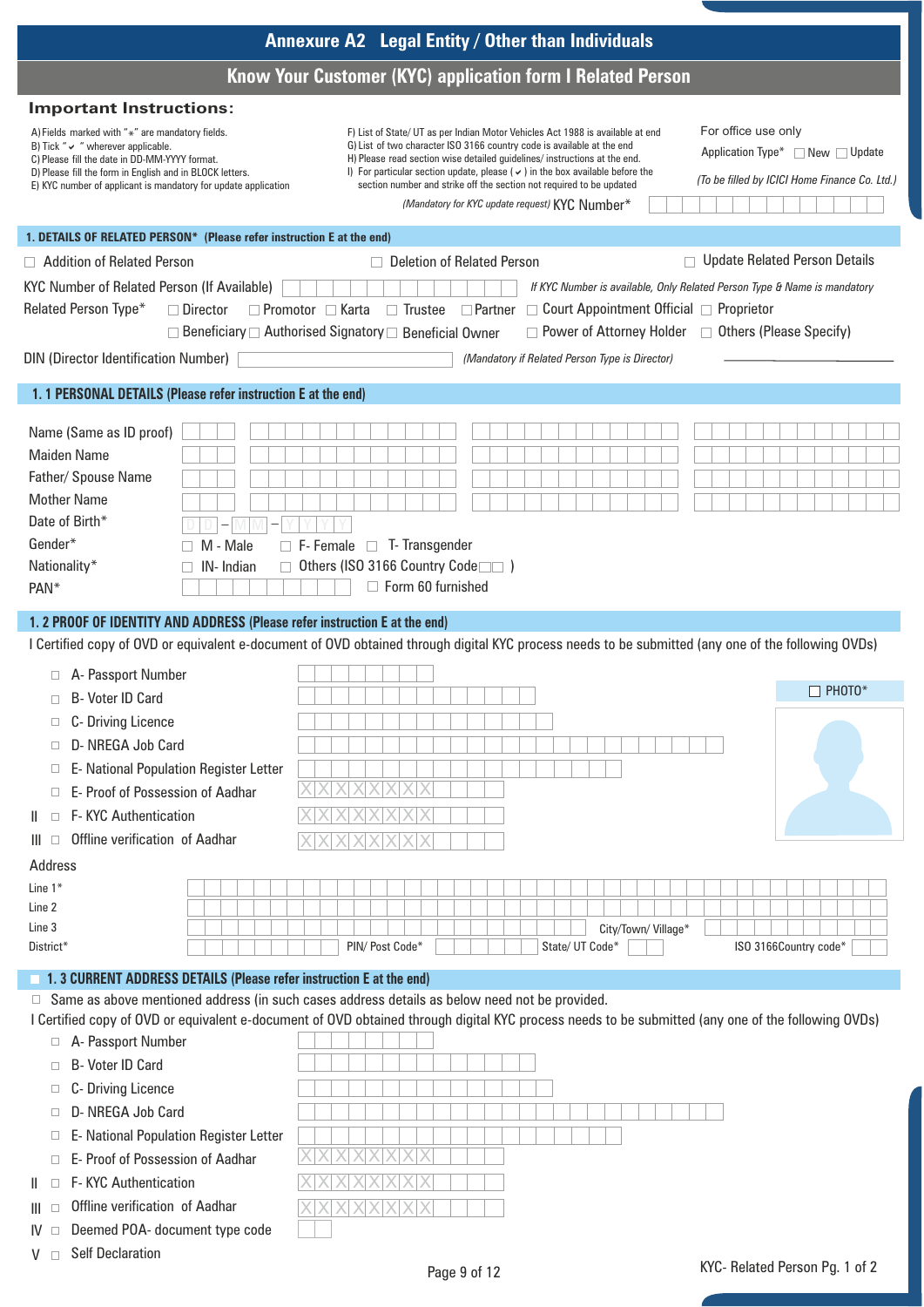| Address                                                                                           |                                                                                                                                                                                                                                                                                                                                                                                                         |                                |                                                     |
|---------------------------------------------------------------------------------------------------|---------------------------------------------------------------------------------------------------------------------------------------------------------------------------------------------------------------------------------------------------------------------------------------------------------------------------------------------------------------------------------------------------------|--------------------------------|-----------------------------------------------------|
| Line $1*$                                                                                         |                                                                                                                                                                                                                                                                                                                                                                                                         |                                |                                                     |
| Line 2                                                                                            |                                                                                                                                                                                                                                                                                                                                                                                                         |                                |                                                     |
| Line 3                                                                                            |                                                                                                                                                                                                                                                                                                                                                                                                         |                                | City/Town/Village*                                  |
| District*                                                                                         | PIN/ Post Code*                                                                                                                                                                                                                                                                                                                                                                                         | State/ UT Code*                | ISO 3166Country code*                               |
|                                                                                                   | 4. CONTACT DETAIL (All communications will be sent to Mobile no./ email-ID provided may be used) (Please refer instruction D at the end)                                                                                                                                                                                                                                                                |                                |                                                     |
| Tel. (Off)                                                                                        | <b>FAX</b>                                                                                                                                                                                                                                                                                                                                                                                              |                                |                                                     |
| Mobile                                                                                            | Email ID                                                                                                                                                                                                                                                                                                                                                                                                |                                |                                                     |
| Mobile                                                                                            | Email ID                                                                                                                                                                                                                                                                                                                                                                                                |                                |                                                     |
| 7. APPLICANT DECLARATION (Please refer instruction G at the end)                                  |                                                                                                                                                                                                                                                                                                                                                                                                         |                                |                                                     |
| misrepresenting, I am aware that I may be held liable for it.<br>$\bullet$<br>email address.      | • I hereby declare that the details furnished above are true and correct to the best of my knowledge and belief and I undertake to<br>inform you of any changes therein, immediately. In case any of the above information is found to be false or untrue or misleading or<br>I/we hereby consent to receiving information from Central KYC Registry through SMS/ email on the above registered number/ |                                |                                                     |
| Date:                                                                                             | Place:                                                                                                                                                                                                                                                                                                                                                                                                  |                                | Signature/ Thumb impression of Authorised Person(s) |
|                                                                                                   |                                                                                                                                                                                                                                                                                                                                                                                                         |                                |                                                     |
|                                                                                                   |                                                                                                                                                                                                                                                                                                                                                                                                         |                                |                                                     |
| 8. ATTESTATION/FOR OFFICE USE ONLY                                                                |                                                                                                                                                                                                                                                                                                                                                                                                         |                                |                                                     |
| <b>Documents Received</b>                                                                         | <b>Certified Copies</b>                                                                                                                                                                                                                                                                                                                                                                                 | E-KYC data received from UIDAI | Data received from Offline verification             |
|                                                                                                   | Digital KYC process                                                                                                                                                                                                                                                                                                                                                                                     | Equivalent e-document          |                                                     |
|                                                                                                   | <b>KYC VERIFICATION CARRIED OUT BY</b>                                                                                                                                                                                                                                                                                                                                                                  |                                | <b>INSTITUTION DETAILS</b>                          |
| <b>Identity Verification</b><br>Done<br>Emp. Name<br>Emp. Code<br>Emp. designation<br>Emp. Branch | Date<br>Employee Signature                                                                                                                                                                                                                                                                                                                                                                              | Name<br>Code                   | <b>Institution Stamp</b>                            |

*end of kyc form*

KYC- Related Person Pg. 2 of 2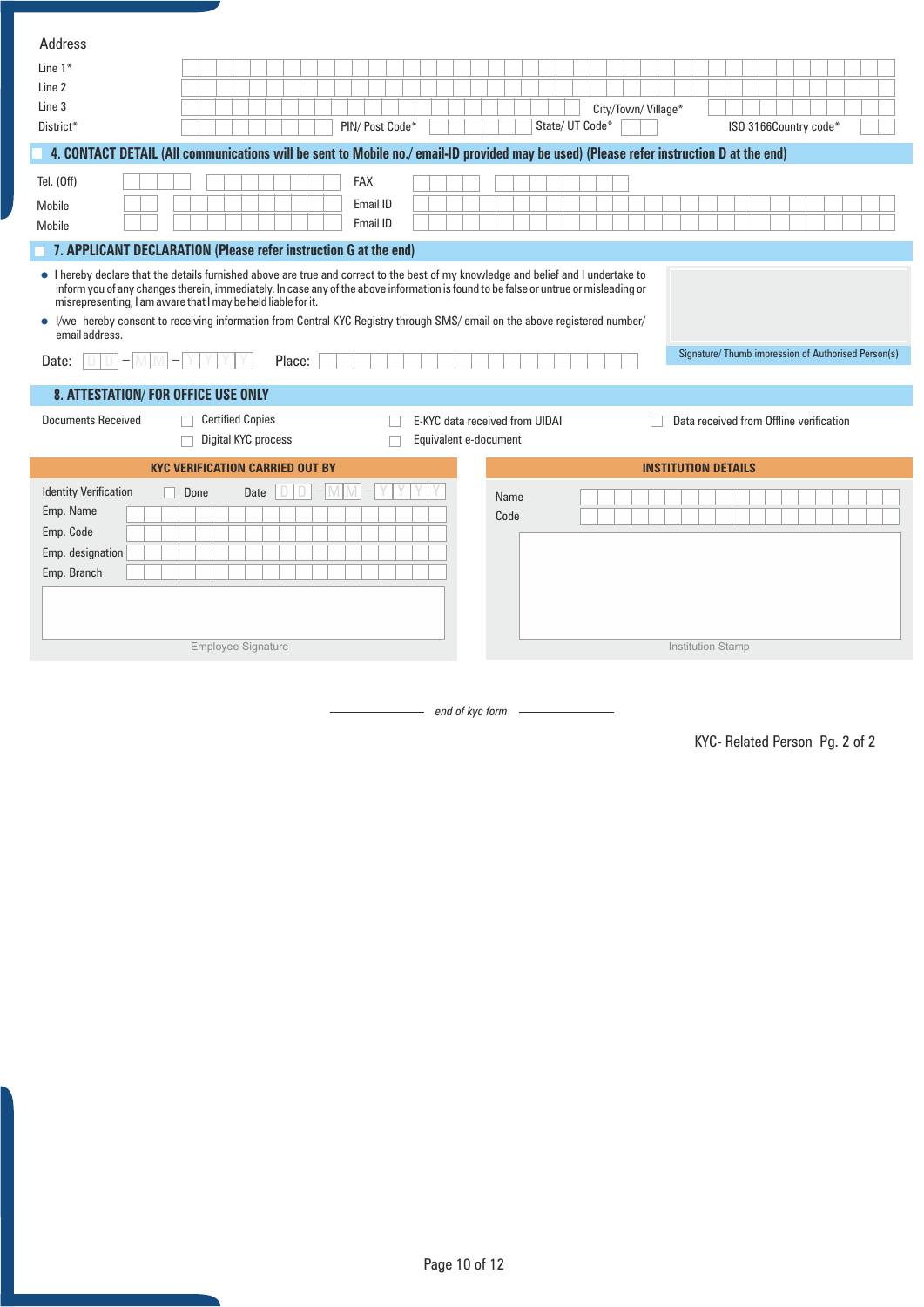### **Instructions / check list / guidelines for filing Legal Entity / Other than Individuals KYC Application Form**

### **A Clarification/ Guidelines for filing Entity Details section**

- 1. Entity Constitution Type
- 
- 
- 
- 
- 
- 
- **G** Association of Persons (AOP)/ Body of **N** Section 8 Companies (Companies Individuals (BOI) Act, 2013)
- 
- 
- **J** Limited Liability Partnership
- **D** Private Limited Company **K** Artificial Liability Partnership **Q** Not Categorized
- **E** Public Limited Company **L** Public Sector Banks **R** Others
- **F** Society **M** Central/ State Govt. Dept. or Agency **S** Foreign Portfolio Investors
	-
- **A** Sole Proprietorship **H** Trust **O** Artificial Jurisdical Person
- **B** Partnership Firm **I I** Liquidator **I I** Liquidator **P** International Organisation or Agency /<br>**C** HUF **I I** Limited Liability Partnership **I** Embassy or Consular office etc.
	-
	-
	-
- 2 In case of companies and partnerships, PAN of the entity is Mandatory. In case of other entities, FORM 60 may be obtained if PAN is not available.

#### **B Clarification / Guidelines for filling 'Proof of Identity [POI]' section**

- 1 Activity Proof 1 and Activity Proof 2 are applicable for accounts in case of proprietorship firms. Please refer to relevant instructions issued by the Reserve Bank of India
- 2 Please refer to the relevant instructions issued by the regulator regarding applicable documents for the legal entity.
- 3 Certified copy of document or equivalent e-document or OVD obtained through Digital KYC process to be submitted.
- 4 'Equivalent e-document' means an electronic equivalent of a document, issued by the issuing authority of such document with its valid digital signature including documents issued to the digital locker account of the client as per rule 9 of the Information Technology (Preservation and Retention of Information by Intermediaries Providing Digital Locker Facilities) Rules, 2016.
- 5 'DigitalKYCprocess' has to be carried out as stipulated in the PML Rules, 2005.
- 6 KYC requirements for Foreign Portfolio Investors (FPlIs) will be as specified by the concerned regulator from time to time.

#### **C Clarification / Guidelines for filling 'Proof of Address [POA]' section**

- 1 State / U.T Code and Pin / Post Code will not be mandatory for Overseas addresses.
- 2 Certified copy of document or equivalent e-document to be submitted.

### **D Clarification / Guidelines for filling 'Contact Details' section**

- 1 Please mention two- digit country code and 10 digit mobile number (e.g. for Indian mobile number mention 91-9999999999).
- 2 Do not add '0' in the beginning of Mobile number.

#### **E Clarification / Guidelines for filling 'Related Person Details' section**

1 Personal Details

• The name should match the name as mentioned in the Proof of Identity submitted failing which the application is liable to be rejected.

- 2 Proof of Address [PoA]
	- <sup>n</sup> PoA to be submitted only if the submitted Pol does not have an address or address as per Pol is invalid or not in force.
	- State / U.T Code and Pin / Post Code will not be mandatory for Overseas addresses.
	- $\bullet$  Incase of deemed PoA such as utility bill, the document need not be uploaded on CKYCR
	- <sup>n</sup> REs may use the Self Declaration check box where Aadhaar authentication has been carried out successfully for a client and client wants to provide a current address, different from the address as per the identity information available in the Central Identities Data Repository.
- 3 If KYC number of Related Person is available, no other details except 'Person Type' and 'Name of the Related Person' are required.
- 4 Regulated Entity (RE) shall redact (first 8 digits) of the Aadhaar number from Aadhaar related data and documents such as proof of possession of Aadhaar, while uploading on CKYCR.

**F Provision for capturing signature of multiple authorised persons is to be made by the RE.**